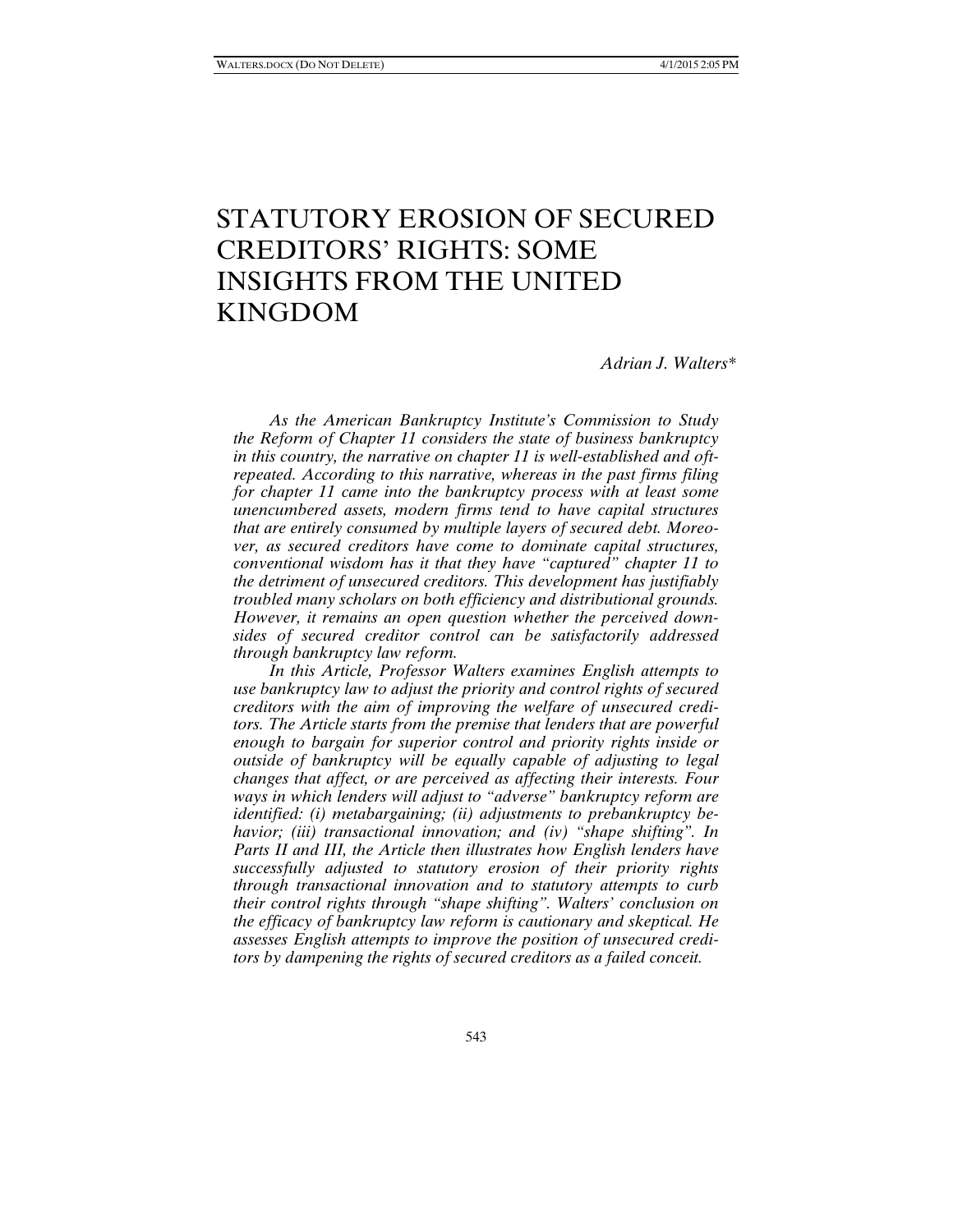$\overline{a}$ 

# 544 UNIVERSITY OF ILLINOIS LAW REVIEW [Vol. 2015

#### TABLE OF CONTENTS

| L   |                                           |                                                               | 544 |
|-----|-------------------------------------------|---------------------------------------------------------------|-----|
| H.  | STATUTORY CARVE-OUTS FROM FLOATING CHARGE |                                                               |     |
|     | COLLATERAL                                |                                                               |     |
|     | А.                                        | The Fixed and Floating Charge: A Brief History  548           |     |
|     | B.                                        | Statutory Carve-Out Provisions: Origins and Expansion 551     |     |
|     | $\mathcal{C}$                             |                                                               |     |
|     | D.                                        | The Rise and Decline of the Fixed Charge Over                 |     |
|     |                                           |                                                               |     |
|     | E.                                        | The Modern Carve-Out and the Rise of Asset-Based              |     |
|     |                                           |                                                               | 557 |
|     | $F_{\cdot}$                               | Some Provisional Conclusions About Carve-Outs 558             |     |
| HI. |                                           |                                                               |     |
|     | A.                                        | The Law Prior to the Enterprise Act Reforms 560               |     |
|     | B.                                        | <b>Policy Objections to Secured Creditors' Formal Control</b> |     |
|     |                                           |                                                               |     |
|     |                                           | C. The Formal Weakening of Secured Creditor Control by        |     |
|     |                                           |                                                               | 562 |
|     | $D_{\rm c}$                               | New Forms of Control: Post-Enterprise Act Practice  565       |     |
|     | E.                                        |                                                               | 568 |
| IV. |                                           |                                                               | 570 |
|     |                                           |                                                               |     |

# I. INTRODUCTION

*I think it's fair to say that the way cases are financed and the way the Code treats secured creditors' rights is something that we are looking at very carefully. And this is something that needs to be frankly looked at carefully and calibrated very carefully because one of the things that we constantly have to remember is that changes that we make to the Bankruptcy Code with respect to creditors' rights, including lenders' rights, not only impact bankruptcy cases but have a ripple effect on the credit community as a whole.* 

Robert J. Keach, cochair of the American Bankruptcy Institute's Commission to Study the Reform of Chapter 11.<sup>1</sup>

This symposium is premised on a set of concerns about the capture of chapter 11 bankruptcy proceedings by secured creditors, and a search for solutions to address these concerns. The American Bankruptcy Institute's Commission to Study the Reform of Chapter 11, which is expected to report and make recommendations for the reform of U.S. business re-

<sup>\*</sup> Ralph L. Brill Professor of Law, IIT Chicago-Kent College of Law. My thanks to participants in the ABI-Illinois Symposium on Chapter 11 Reform and, in particular, to Steve Harris and Ted Janger. Thanks also to Scott Vanderlin for research assistance. Any errors are mine alone.

 <sup>1.</sup> *Examining Key Developments of ABI's Chapter 11 Commission During 2013 and the Steps to the Final Report for 2014*, AM. BANKR. INST. 26:16 (Dec. 9, 2013), *available at* http://bit.ly/1ebhBZz.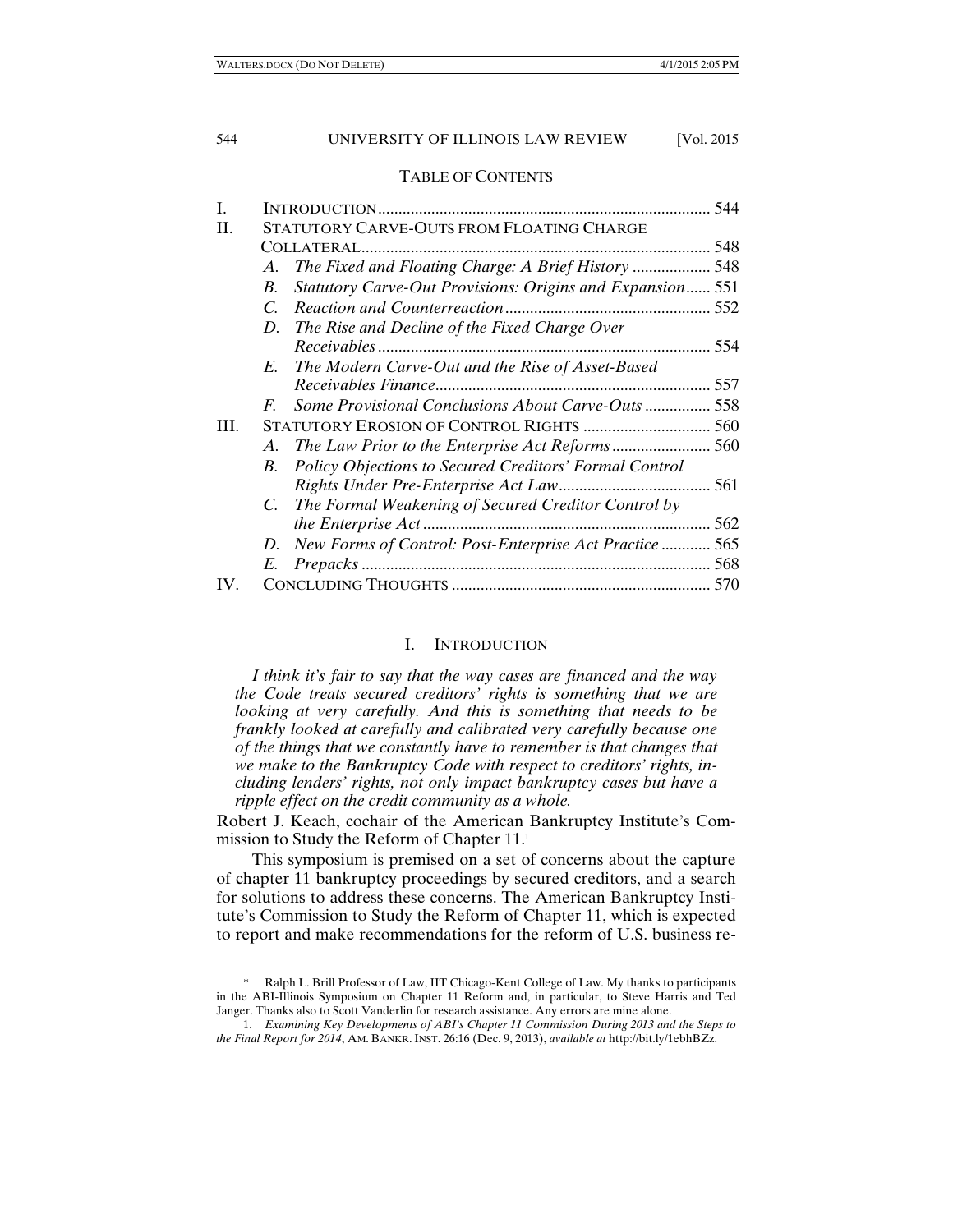organization law by the end of 2014, has the issue of secured creditors' rights squarely on its radar. The narrative is now well-established and oft-repeated. Whereas in the past, firms filing for chapter 11 would come into the bankruptcy process with at least some unencumbered assets, modern firms tend to have capital structures that are entirely consumed by multiple layers of secured debt. And so, according to the prevailing conventional wisdom, chapter 11, in the general run of cases, has become little more than a glorified nationwide foreclosure process through which secured creditors can exit via a quick section 363 sale or an outright liquidation.2

Some are strongly inclined to lament this development. Professor Tabb, for example, worries that the use of bankruptcy as a de facto foreclosure mechanism distributes any going-concern value that the debtor's assets may have to secured creditors, while cutting off the prospect that other constituents, such as trade creditors, could share in the downstream value of a firm reorganized along traditional lines.<sup>3</sup> In their excellent article, Professors Jacoby and Janger do not doubt that there are occasions when a swift "all-asset" sale will be the best value maximization choice available, but they also recognize the potential for secured creditors and purchasers to appropriate going-concern value for themselves and so deny junior claimants the benefit of any increase in firm value that might accrue through a delayed sale or a reorganization.4

Secured creditor control thus implicates both efficiency and distributional concerns. Quick liquidating sales could be the wrong choice on both efficiency *and* distributional grounds. Or, even if they are the right wealth maximization choice in the aggregate, all-encompassing secured claims implicate the welfare of so-called nonadjusting (or weakly adjusting) creditors who have no, or no sufficient, bargaining power to collateralize their claims effectively ex ante. It follows that there are at least two kinds of concerns. First, a concern that secured creditor control may lead to inefficient and unfair outcomes because of an inbuilt bias towards quick sales in cases where a delayed sale or reorganization may prove the better choice for creditors collectively. This concern relates to the size of the "bankruptcy" pie. Second, a concern that security interests that are all-encompassing in scope tend to facilitate redistribution of wealth away

<sup>2.</sup> The literature is now extensive. For recent contributions see *Chapter 11 at the Crossroads: Does Reorganization Need Reform?—A Symposium on the Past, Present and Future of U.S. Corporate Restructuring*, 18 AM. BANKR. INST. L. REV. 365, 397–99 (2010); Charles J. Tabb, *Credit Bidding, Security, and the Obsolescence of Chapter 11,* 2013 U. ILL. L. REV. 103; Charles J. Tabb, *The Bankruptcy Clause, the Fifth Amendment, and the Limited Rights of Secured Creditors in Bankruptcy*, 2015 U. ILL. L. REV.765 [hereinafter Tabb, *The Bankruptcy Clause*].

 <sup>3.</sup> Tabb, *The Bankruptcy Clause*, *supra* note 2, at Part IV.

 <sup>4.</sup> Melissa B. Jacoby & Edward J. Janger, *Ice Cube Bonds: Allocating the Price of Process in Chapter 11 Bankruptcy*, 123 YALE L.J. 862, 866–67 (2014).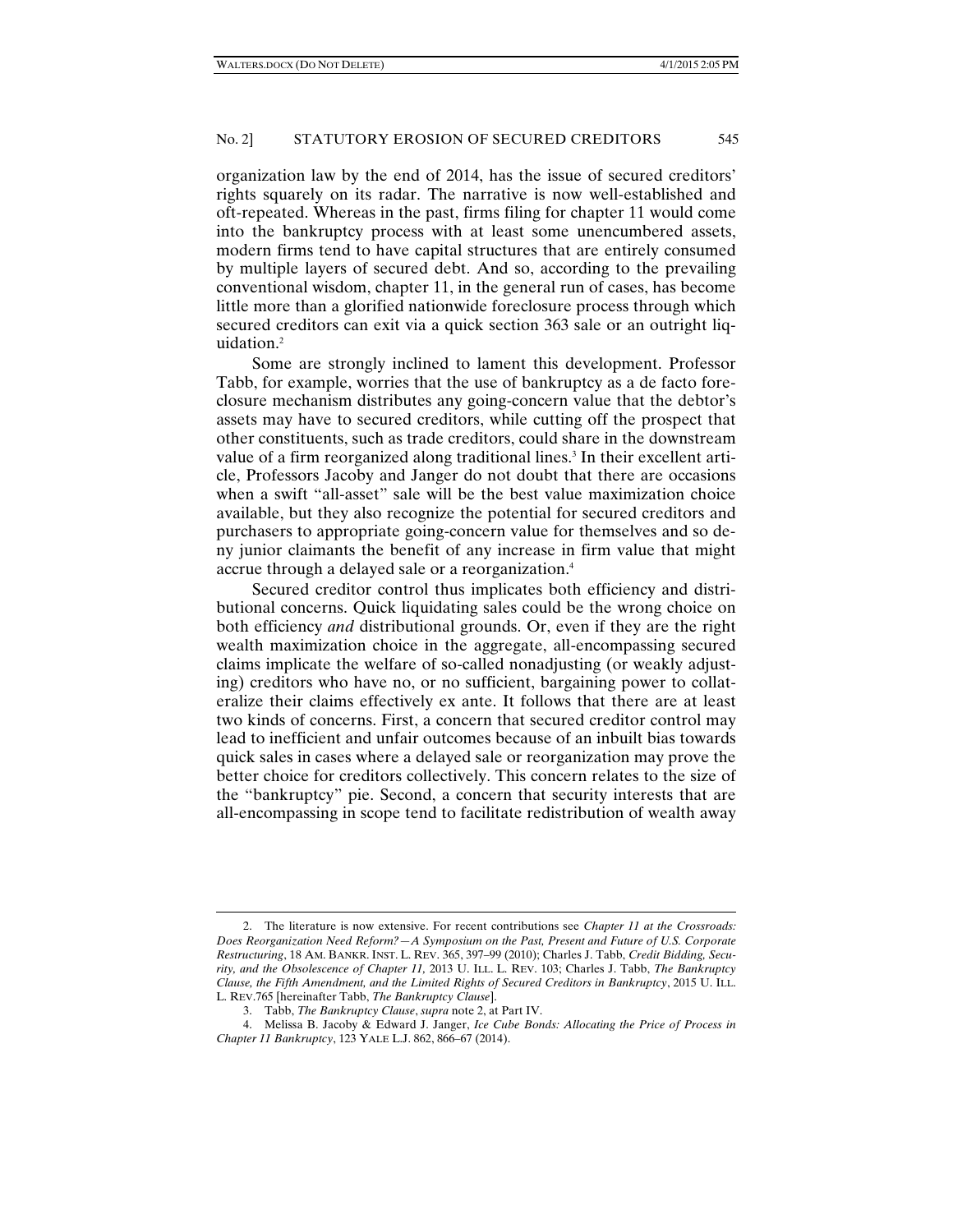from nonadjusting creditors.<sup>5</sup> This concern relates, of course, to the question of how the "bankruptcy" pie is divided.

Even assuming we are persuaded that these concerns are normatively and empirically well founded, there is to my mind a persistent question about whether they can be satisfactorily addressed through bankruptcy law reform. And, if so, what types of reform might work? Should we just make procedural adjustments designed to diminish the control rights of secured creditors in an attempt to ensure that the "immediate sale versus delayed sale or reorganization" decision gets made in an aggregate value maximizing way? $6$  Or, if it is the sheer breadth of blanket security interests to which we object, can we really hope to redistribute successfully in bankruptcy by, for example, carving out a portion of the senior claimants' collateral to finance a meaningful payout to junior claimants?

My contribution to this symposium is "different" insofar as I get to add an English twist. Otherwise, I make no great claims. The underlying theme of what I have to say is cautionary, skeptical, and mundane. My main point is a somewhat pessimistic variation on Bob Keach's theme in my opening quote. Lenders that are powerful enough to bargain for superior control and priority rights inside or outside of bankruptcy will invariably and inevitably adjust to legal changes that affect, or are perceived as affecting, their interests.7 And so the risks from a reform standpoint are obvious. The more "adjustment proof" the reform proposal, the greater the likelihood it will be resisted and diluted through the political process.<sup>8</sup> Conversely, the more a reform proposal seeks to strike a fair "balance" among competing interests, the greater the likelihood that it will be susceptible to adjustment, possibly even outright avoidance.<sup>9</sup>

If we leave aside pricing (i.e., cost of credit) adjustments, there are at least four fairly obvious ways in which lenders will adjust to what they would characterize as "adverse" bankruptcy law reform. These are:

1. *Metabargaining.* One does not have to be an expert in interest group theory to understand that if we want to influence the behavior or affect the interests of a well-resourced and well-coordinated group through law reform, the group in question will seek to "bar-

<sup>5.</sup> For a useful summary of the long running debate among scholars about the efficiency or otherwise of secured credit, see Brian M. McCall, *It's Just Secured Credit! The Natural Law Case in Defense of Some Forms of Secured Credit*, 43 IND. L. REV. 7, 9–16 (2009).

 <sup>6.</sup> I say "just," but the difficulties should not be underestimated. The imposition of procedural safeguards is far from cost free, and will tend to increase the scope for intercreditor conflict. *See generally* Kenneth M. Ayotte & Edward R. Morrison, *Creditor Control and Conflict in Chapter 11*, 1 J. LEGAL ANALYSIS 511 (2009).

 <sup>7.</sup> *See* BRUCE G. CARRUTHERS & TERRENCE CHARLES HALLIDAY, RESCUING BUSINESS: THE MAKING OF CORPORATE BANKRUPTCY LAW IN ENGLAND AND IN THE UNITED STATES 32–33 (1998).

 <sup>8.</sup> Lender resistance to repeated Congressional attempts to allow debtors to modify home mortgages in Chapter 13 is a case in point. *See* Juliet M. Moringiello, *Mortgage Modification, Equitable Subordination, and the Honest but Unfortunate Creditor*, 79 FORDHAM L. REV. 1599, 1601–02 (2011).

 <sup>9.</sup> *See, e.g.*, John Armour, *Legal Capital: An Outdated Concept?* 7 EUR. BUS. ORG. L. REV. 5, 26-27 (2006).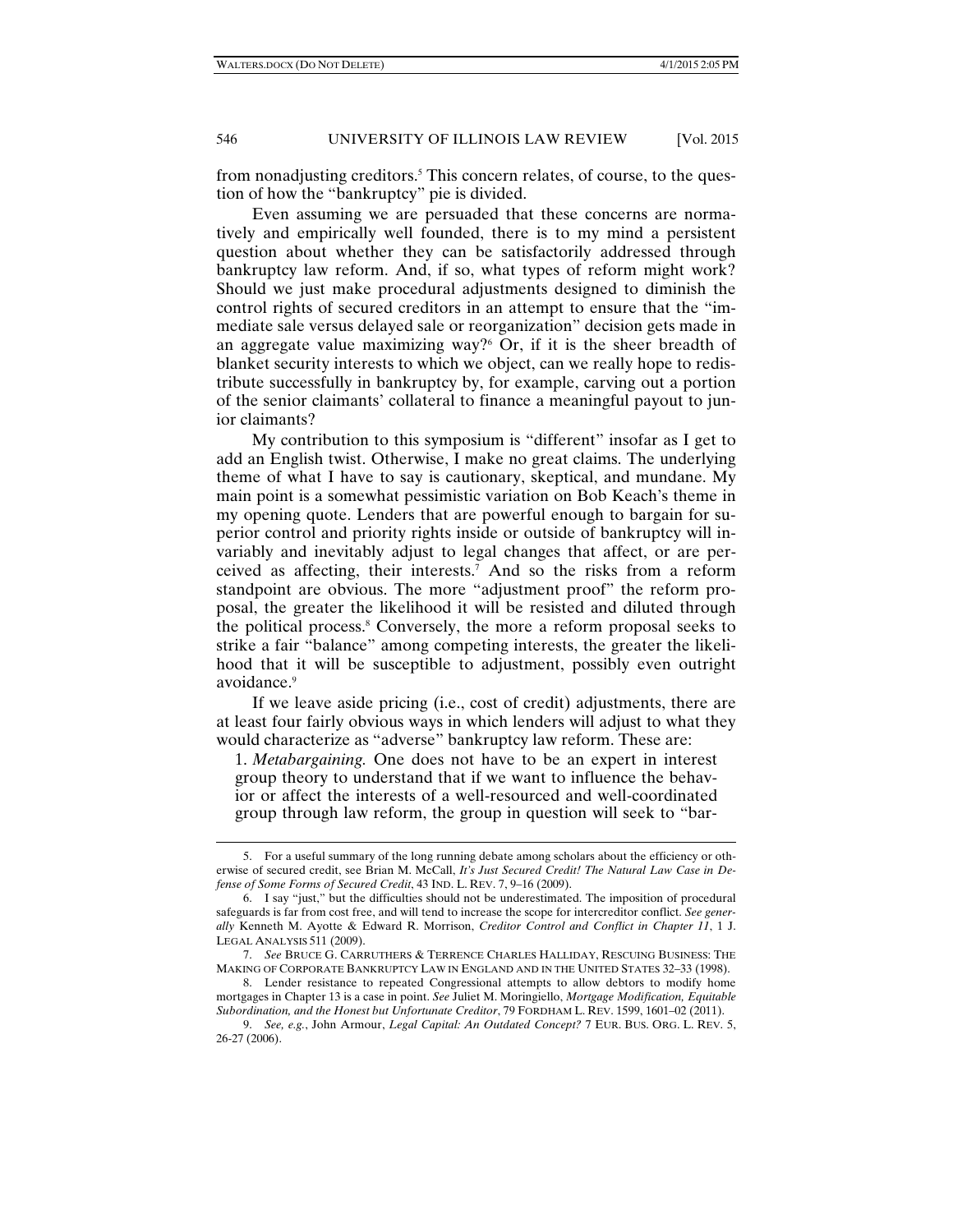gain" through the political process to resist or dilute any changes that it regards as unwelcome.10 How the banking and secured-credit lobby exercises political power, how that power is configured, and how its scope, contours, and dimensions may have changed in the half decade since the global financial crisis, are matters that I do not have the space to get into here. Nevertheless, the point, which is essentially a rudimentary point of political economy, bears repetition.<sup>11</sup>

2. *Adjustments to prebankruptcy behavior.* If bankruptcy becomes less hospitable to secured creditors, we can expect them to exploit their bargaining and informational advantages to intervene sooner to protect their interests outside of bankruptcy.12

3. *Transactional innovation.* Insofar as they are able, using the legal resources and technologies available to them, sophisticated actors will devise new contract terms and transactional structures to work around unwelcome rules.13

4. *Shape shifting.* I use this as shorthand to try to capture a subtly different type of adjustment. Adjustments to prebankruptcy behavior are upstream adjustments that take place outside of, but in the shadow of, the bankruptcy system.<sup>14</sup> Transactional innovation in the main involves bargaining around inconvenient rules.15 By "shape shifting," I mean that secured creditors are able to adapt over time so that old forms of functional control are asserted in new ways within the bankruptcy law framework even as that framework is changing.16 In the present context, the implication is that changes to bankruptcy law regimes designed to curb secured creditors' power in the interests of other stakeholders may not work as intended.17 Control may "change shape" within the interstices of a revised legal framework while functioning more or less in the same way.

I will try to illustrate the phenomenon of lender adjustment by brief reference to two sets of developments—one affecting lender priority, the other affecting lender control—that have occurred in my home jurisdiction of England and Wales.<sup>18</sup>

In Part II, I consider the recent history of lender responses to English statutory "carve-out" provisions—that is, provisions of bankruptcy

<sup>10.</sup> *See* CARRUTHERS & HALLIDAY, *supra* note 7, at 42–43.

 <sup>11.</sup> On the phenomenon of metabargaining for favorable law in the Anglo-US bankruptcy law context, see *id.* at 15–44.

 <sup>12.</sup> *See* Kara J. Bruce, *Rehabilitating Bankruptcy Reform*, 13 NEV. L.J. 174, 179–81 (2012).

 <sup>13.</sup> *See generally* Daniel D. Prentice, *Bargaining in the Shadow of the Enterprise Act 2002*, 5 EUR. BUS. ORG. L. REV. 153 (2004).

 <sup>14.</sup> *See supra* note 12 and accompanying text.

 <sup>15.</sup> Prentice, *supra* note 13, at 154.

 <sup>16.</sup> *Id.* at 154–58.

 <sup>17.</sup> *Id.*

 <sup>18.</sup> The title of my essay refers to the "United Kingdom." The U.K. is a unitary state currently made up of three distinct "law districts:" England and Wales, Scotland, and Northern Ireland. Of the three, England and Wales is comfortably the largest by population. For ease and economy (and with no offence intended to the Welsh) I will use 'English' throughout as shorthand for "English and Welsh."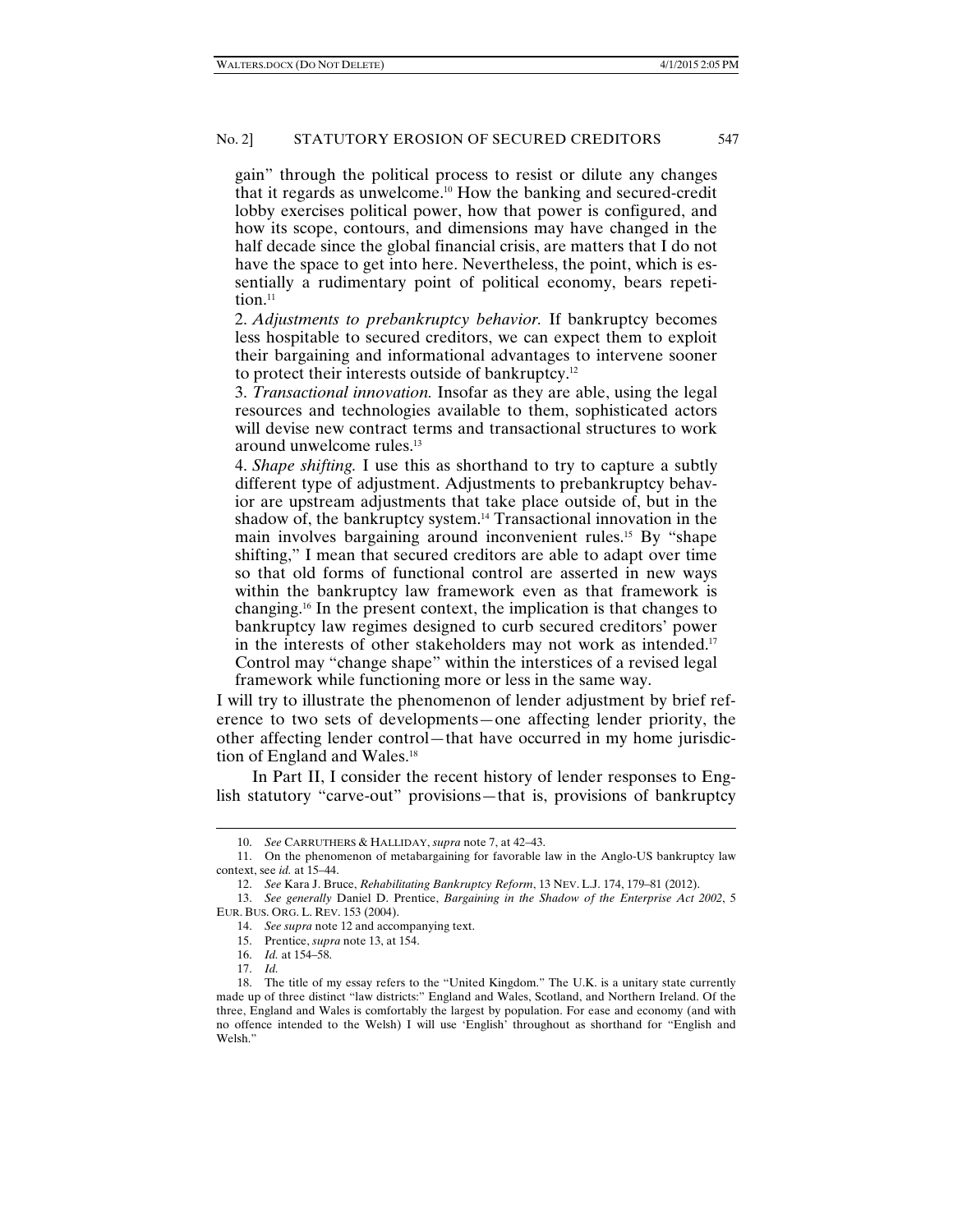$\overline{a}$ 

## 548 UNIVERSITY OF ILLINOIS LAW REVIEW [Vol. 2015]

law designed to carve out and redistribute a portion of lienholder collateral to unsecured creditors. These attempts to erode lender priority have largely failed because of transactional innovation. Lenders have persistently, and for the most part, successfully restructured and recharacterized their lending transactions to avoid the ambit of a series of iterations of redistributive legislation.

In Part III, I discuss how lenders have adjusted to statutory erosion of their control rights, notably the legislative abrogation in 2003 of a blanket lienholder's right to foreclose on the entire business assets of a debtor through the appointment of a special kind of receiver known in English law as an administrative receiver. In the decade since that reform, I suggest that secured creditor control has simply been reconfigured within the interstices of a revised bankruptcy law framework that Parliament intended to be a panacea for the perceived ills of administrative receivership. This process of adjustment is an example of functional substitution through "shape shifting" facilitated in considerable degree by features of the law that can be attributed to metabargaining. The end result is that old concerns about the harmful aspects of administrative receivership have been replaced by new, but strikingly similar, concerns about the implications of secured creditor control for the plight of unsecured creditors.

#### II. STATUTORY CARVE-OUTS FROM FLOATING CHARGE COLLATERAL

#### *A. The Fixed and Floating Charge: A Brief History*

In English secured transactions law, the main species of consensual nonpossessory security interest is the charge. There are, as is well known, two main subspecies of charge, namely, the fixed charge and the floating charge.19 These transactional forms remain resolutely uncodified despite repeated attempts by reformers over the last fifty years to introduce a statutory personal property security regime into English law along the lines of Article 9 of the Uniform Commercial Code.<sup>20</sup> Although the creation, attachment, and other fundamental attributes of these security interests are governed by the common law, they are nevertheless affected by statute in various ways. So, for example, the perfection of fixed and

<sup>19.</sup> I am simplifying somewhat for purposes of the present discussion. For authoritative treatment see ROYSTON MILES GOODE, GOODE ON COMMERCIAL LAW 630, 721–37 (Ewan McKendrick ed. 2009) (1982); LOUISE GULLIFER & JENNIFER PAYNE, CORPORATE FINANCE LAW: PRINCIPLES AND POLICY 236–61 (2011). On the functional similarities between English and American secured transactions law notwithstanding the U.K.'s lack of a codified system of personal property security interests, see Lynn M. LoPucki et al., *Optimizing English and American Security Interests*, 88 NOTRE DAME L. REV. 1785 (2013). In the same vein, and from an international and comparative perspective, see also U.N. COMM'N ON INT'L TRADE LAW, UNCITRAL LEGISLATIVE GUIDE ON SECURED TRANSACTIONS, at 46–49, U.N. Sales No. E.09.V.12 (2010).

 <sup>20.</sup> *See generally* THE REFORM OF UK PERSONAL PROPERTY SECURITY LAW: COMPARATIVE PERSPECTIVES (John de Lacy ed., 2010).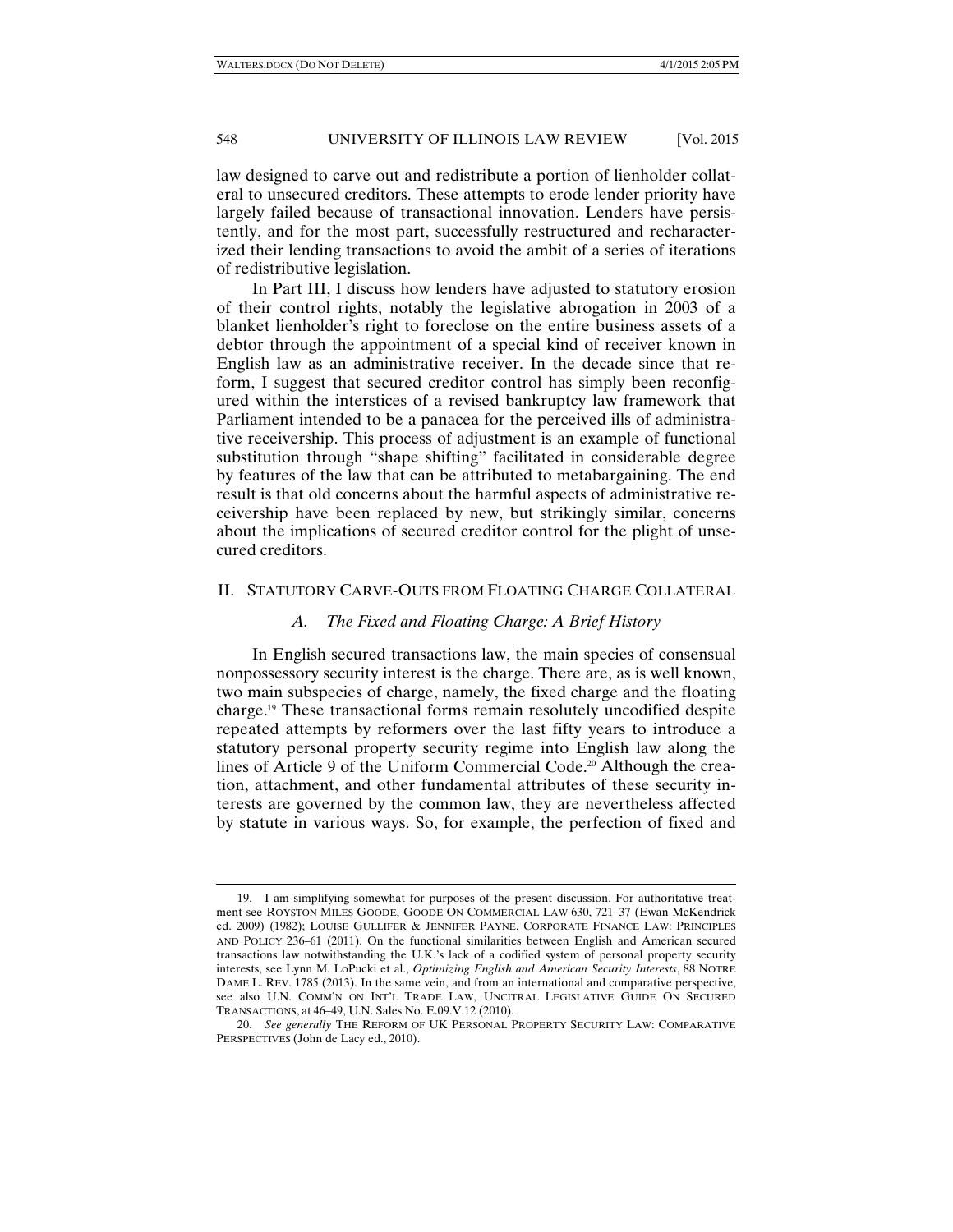floating security in respect of corporate debtors is governed by the statutory registration regime set out in the Companies Act 2006.<sup>21</sup>

Both forms of security interest evolved during the Victorian era on a trajectory that enabled lenders to take effective security over the future assets of their debtors.<sup>22</sup> The fixed charge emerged as a species of security interest that enabled lenders to collateralize assets, such as a plant and equipment in a manufacturing business, that need to be replaced periodically.23 A fixed charge attaches to specific assets on its creation, but also attaches to the replacement assets when they are acquired, without the need for any further security instrument or further perfection.24 Moreover, a fixed charge over present and future property has priority from the date of its original creation.<sup>25</sup> In other words, as regards future property, there is a "relation back" effect. When the debtor acquires the replacement assets, the lender's security interest in those assets is backdated to the date of the original grant.<sup>26</sup>

The original genius of the floating charge from the perspective of lenders was that it expanded the reach of personal property security interests beyond assets that we would characterize in accounting terms as "fixed assets" to circulating assets, notably inventory and receivables.<sup>27</sup> In order to protect the lender's collateral, a debtor is only permitted to dispose of fixed charge assets with the lender's consent.28 Unauthorized dispositions of collateral by the debtor will trigger default and acceleration provisions in the loan agreement and buyers who acquire collateral with notice of the charge will not take free and clear.29

Once the courts had blessed the concept of a present security interest over future property, a fixed charge over circulating assets became a theoretical possibility.30 But it made no practical sense to require a debtor to seek the lender's consent every time the debtor wished to sell an item of inventory to a customer or to collect a receivable in order to improve cash flow.31

The floating charge therefore emerged as a form of equitable security interest that took the concept of a charge over present and future property to a new level. It increased the collateral available to lenders by enabling a lender to collateralize a constantly shifting fund of circulating assets. Yet, at the same time, it also allowed the debtor to dispose of the collateral freely in the ordinary course of the debtor's business for so

<sup>21.</sup> *See* Companies Act, 2006, c. 46, pt. 25 (U.K.).

 <sup>22.</sup> GULLIFER & PAYNE, *supra* note 19, at 237.

 <sup>23.</sup> *Id.*

 <sup>24.</sup> *Id.* at 237–38.

 <sup>25.</sup> *Id.* at 238.

 <sup>26.</sup> *Id.*

 <sup>27.</sup> *Id.* at 243.

 <sup>28.</sup> *Id.* at 242–43. 29. *Id.*

 <sup>30.</sup> *Id.* at 243.

 <sup>31.</sup> *Id.*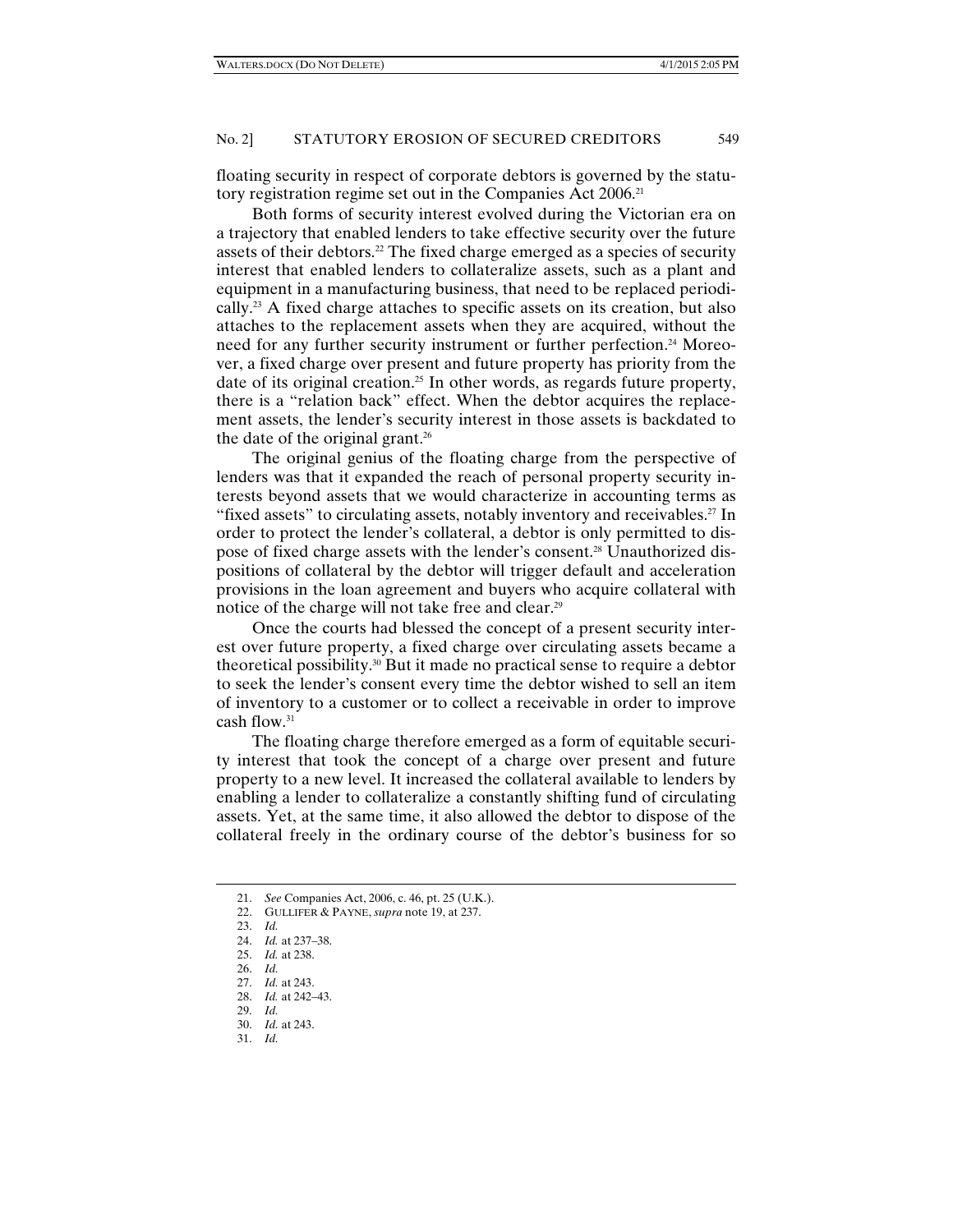long as the debtor remained a going concern.<sup>32</sup> The debtor can therefore liberate assets from the floating charge without the lender's consent in the ordinary course of business.<sup>33</sup> But, as soon as the debtor's business ceases or the lender takes enforcement action in response to an event of default, the floating charge is said to "crystallize" on specific assets within the fund of collateral at the relevant point in time.34 Metaphorically speaking, the floating charge "floats" or "hovers" over the collateral, but remains inchoate until crystallization. Conceptually speaking, at the moment of crystallization, the floating charge is converted into a fixed charge over the specific assets that are in the fund at that time, and the debtor's power to dispose of those assets freely comes to an end.35 As the charge does not attach to specific assets until crystallization, other parties—buyers, asset financiers, execution creditors, and the like—can gain priority over the lender in relation to floating charge assets.36

In tandem, the consolidation of the fixed and floating charge concepts during the Victorian era gave lenders the ability to collateralize the entire present and future assets of corporate debtors.<sup>37</sup> A parallel development was the emergence of the English version of what in the United States became known as "equity receivership."<sup>38</sup> As it was wellestablished that a lender could reserve a right in the security instrument to appoint a receiver to take possession of and sell the collateral for the lender's benefit, it made sense for lenders to insist on a package of security consisting of fixed charges over "fixed" assets and a blanket floating charge over the debtor's entire assets and undertaking.<sup>39</sup> The breadth of available security, coupled with the power to appoint out of court what we now call an administrative receiver, offered lenders a high degree of priority and, in the context of a nascent corporate bankruptcy system,<sup>40</sup> a large measure of control.<sup>41</sup>

The floating charge has never been quite as robust as the fixed charge as a priority-conferring device. The interests of buyers and execution creditors can easily trump it because of its core design features: the debtor's ability to liberate collateral from the ambit of the charge in the ordinary course of business and the inchoate nature of the charge prior to crystallization.42 Nevertheless, given the extensive reach of the floating

 $\overline{a}$ 

37. *Id.* at 237.

 38. On equity receivership, see DAVID A. SKEEL, JR., DEBT'S DOMINION: A HISTORY OF BANKRUPTCY LAW IN AMERICA 56–69 (2001).

39. *See* GULLIFER & PAYNE, *supra* note 19, at 243–45, 272–73.

 40. The first corporate bankruptcy provisions were enacted in the Companies Act, 1862, 25 & 26 Vict., c. 89 (U.K.). ROY GOODE, PRINCIPLES OF CORPORATE INSOLVENCY LAW 12 (4th ed. 2011).

<sup>32.</sup> *Id.*

 <sup>33.</sup> *Id.*

 <sup>34.</sup> *Id.* at 243–49.

 <sup>35.</sup> This at least is the prevailing theory in the case law. *See, e.g.*, Evans v. Rival Granite Quarries Ltd., [1910] 2 K.B. 979, 999. For discussion of other theories, see GULLIFER & PAYNE, *supra* note 19, at 245–46.

 <sup>36.</sup> *See* GULLIFER & PAYNE, *supra* note 19, at 272–78.

 <sup>41.</sup> GULLIFER & PAYNE, *supra* note 19, at 272–78.

 <sup>42.</sup> *See, e.g.*, *In re* ELS Ltd. [1995] Ch 11.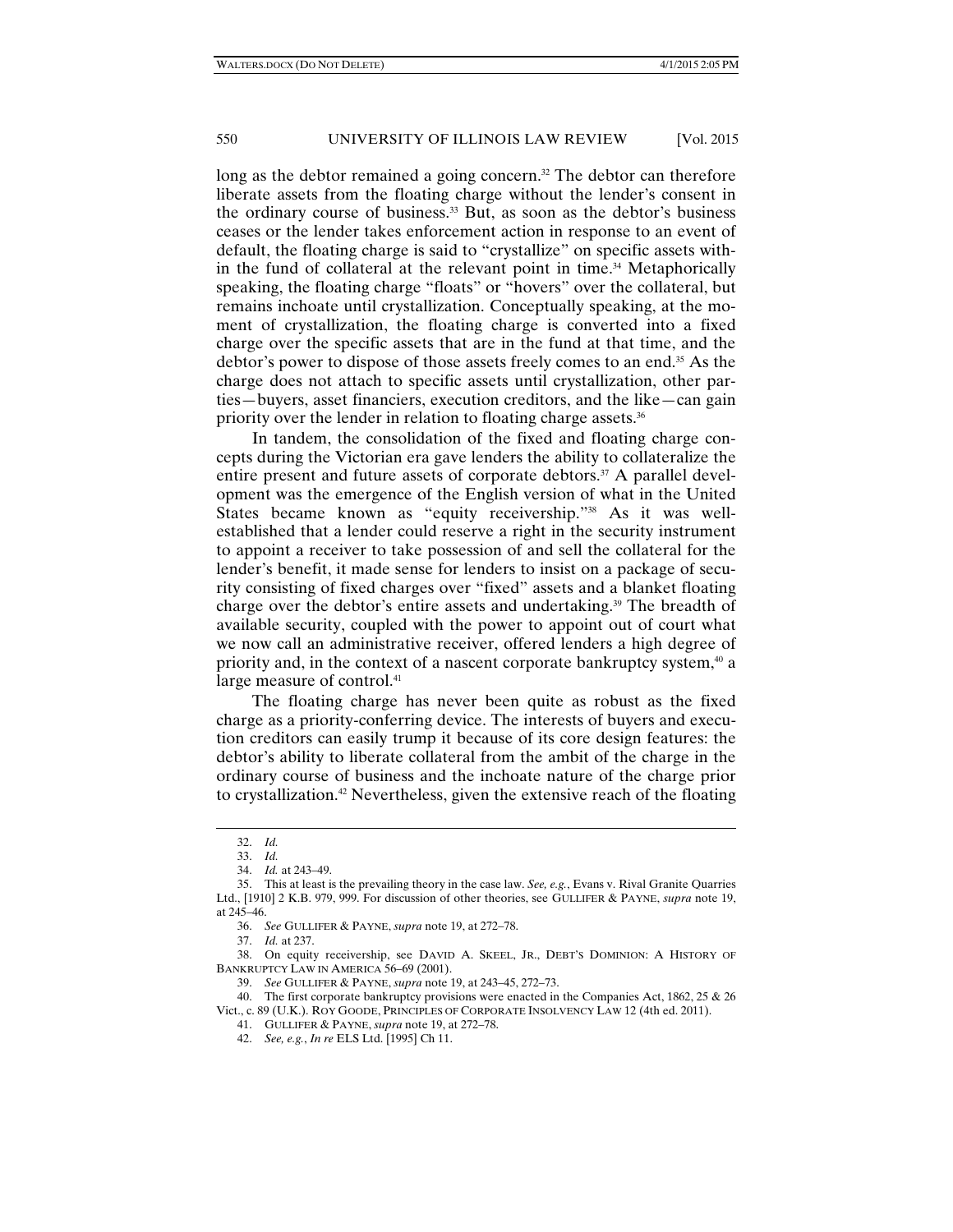charge, it originally had the potential to enhance the value of lenders' priority rights where their debtors ceased trading and ended up in bankruptcy.<sup>43</sup>

#### *B. Statutory Carve-Out Provisions: Origins and Expansion*

Preferential claims—in English legal parlance, a defined category, or defined categories, of unsecured claims that enjoy some form of statutorily created priority44—first acquired prominence with the enactment of the Preferential Payments in Bankruptcy Act, 1888.<sup>45</sup> This Act conferred a limited priority on unpaid employee wage claims (capped at twentyfive pounds) and on unpaid assessed taxes and local rates that had fallen due within one year of the commencement of bankruptcy.46 Courts interpreted the 1888 provision to give preferential claims priority over general unsecured creditors in a distribution of unencumbered assets.47 As secured creditors could by this time collateralize and potentially absorb all of a corporate debtor's assets and undertaking, the statutory priority conferred by the 1888 Act did not achieve its desired effect.<sup>48</sup>

Parliament's response was to enact the Preferential Payments in Bankruptcy Amendment Act, 1897.<sup>49</sup> Section 2 of that Act contained our first bankruptcy carve-out provision. In circumstances where there were insufficient unencumbered assets to pay the 1888 Act's categories of preferential claim in full, those claims were given priority over the claims of secured creditors under a floating charge and made payable out of floating charge collateral.50

The main policy concern that animated the 1897 amendment was a familiar one. It was that overinclusive security led to uncompensated (and therefore unfair) wealth transfers from unsecured creditors, such as employees, who had contributed to the value of the collateral, only to have that value appropriated entirely by secured creditors.<sup>51</sup> Wider calls to subordinate all fixed and floating charge collateral to preferential claims and to extend preferential status to trade creditors were resisted.<sup>52</sup>

 $\overline{a}$ 

 48. *See* Buchler v. Talbot, [2004] 2 A.C. 298 at 305–06 (H.L.) (Lord Nicholls of Birkenhead) (Eng.).

50. *Id.*

<sup>43.</sup> GULLIFER & PAYNE, *supra* note 19, at 276.

 <sup>44.</sup> The analogue in U.S. bankruptcy law is the categories of priority unsecured claims in 11 U.S.C. § 507 (2012).

 <sup>45. 51 &</sup>amp; 52 Vict. c. 62 (U.K.).

 <sup>46.</sup> *See id.*

 <sup>47.</sup> Richards v. Overseers of Kidderminster, [1896] 2 Ch. 212.

 <sup>49. 60 &</sup>amp; 61 Vict., c. 19 (U.K.).

 <sup>51.</sup> *See* John Armour, *Should We Redistribute in Insolvency?*, *in* COMPANY CHARGES: *SPECTRUM* AND BEYOND 189, 195 (Joshua Getzler & Jennifer Payne eds., 2006). The justification for extending the carve-out to preferential tax claims under the 1888 Act will at this point in history have rested on ancient Crown prerogative. *See* Barbara K. Morgan, *Should the Sovereign Be Paid First? A Comparative Analysis of the Priority for Tax Claims in Bankruptcy*, 74 AM. BANKR. L.J. 461, 463 (2000).

 <sup>52.</sup> Armour, *supra* note 51, at 195.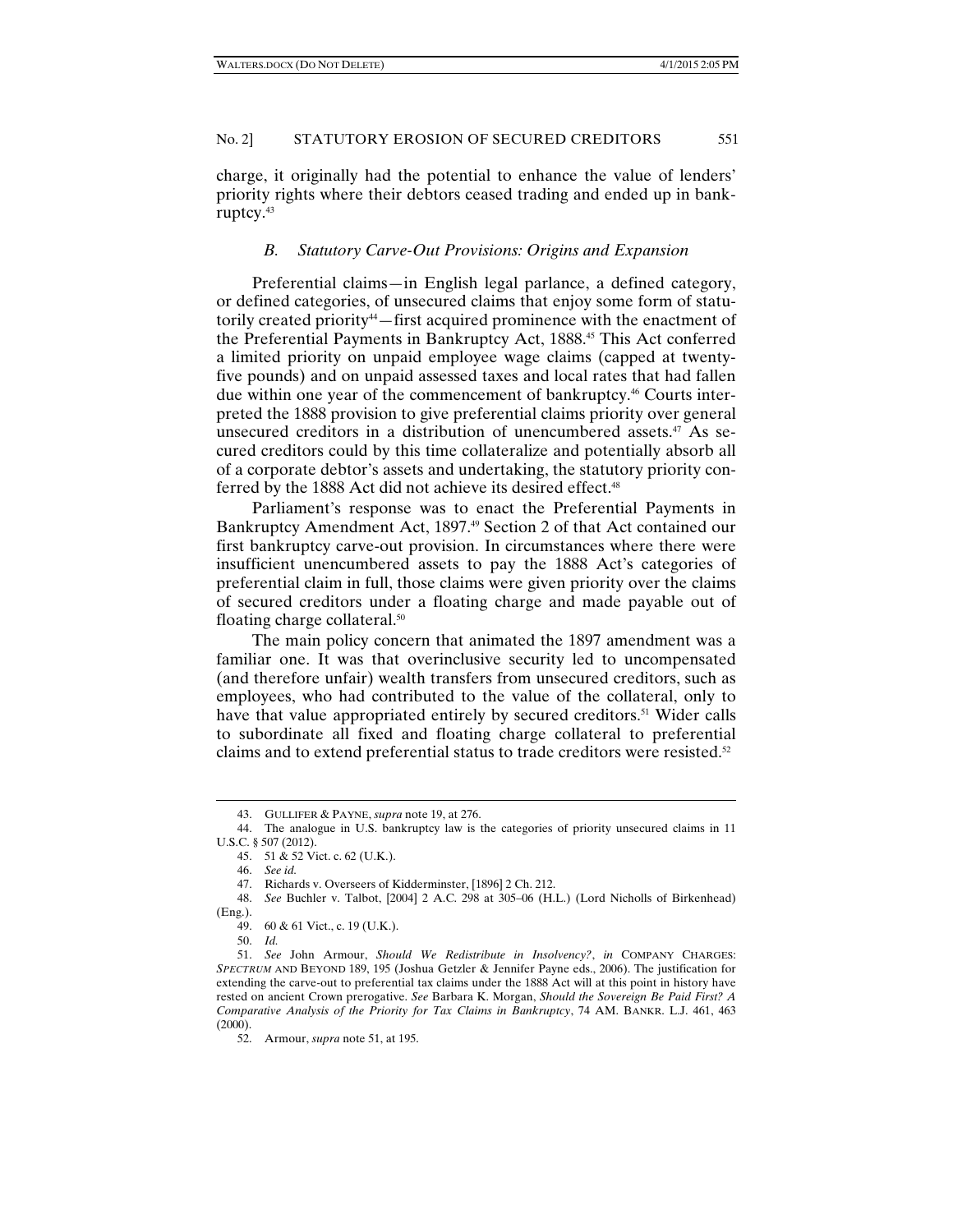There is some evidence that the 1897 amendment was followed by a relative decline in lender usage of the floating charge.<sup>53</sup> While the impact on bank lending is hard to assess, the emergence of the closed corporation following the House of Lords decision in *Aron Salomon v*. *A*. Salomon and Company, Ltd.,<sup>54</sup> together with the developments in secured transactions law that I have already outlined, provided the environment for a significant expansion in the availability of private credit, especially to small- and medium-sized enterprise, during the late-Victorian and Edwardian eras.<sup>55</sup> The best guess is that lenders initially rubbed along with the 1897 amendment.

Over time, however, the 1897 carve-out expanded in scope. This came about in two ways. First, the categories of preferential claim gradually expanded in step with developments in tax law.56 Second, a 1970 decision of the English Court of Appeal read the language of the carve-out as encompassing administrative expenses incurred in a liquidation bankruptcy.57 Overnight, lenders faced the prospect that liquidators would be able to recoup *all* their administrative expenses and remuneration from floating charge collateral, and not merely the costs associated with the realization of that collateral. At this point, the lending community appears to have decided that enough was enough.

#### *C. Reaction and Counterreaction*

Lenders reacted to the cumulative developments outlined in the previous paragraph by innovating. It was well-established before the 1970s that preferential claims arising in a corporate liquidation were not payable out of the lender's collateral where the lender had appointed a receiver some time before the commencement of the liquidation.<sup>58</sup> The reason was that the appointment of a receiver crystallized the floating charge and converted it into a fixed equitable charge over specific assets in the fund of collateral.59 It followed that any claims in the statutory categories that accrued due between the appointment of a receiver and the commencement of liquidation fell outside the carve-out on the logic that the statute only required preferential claims to be paid from assets that

<sup>53.</sup> *Id.* at 196–97 (identifying a decline in debt securities issuance backed by floating charges).

 <sup>54. [1897]</sup> A.C. 22 (H.L.) (Eng.) (holding that it was open to a sole trader to incorporate and thereby enjoy the benefits of limited liability for business debts).

 <sup>55.</sup> This was reflected in an expansion of the commercial banking sector. *See* MICHAEL COLLINS, MONEY AND BANKING IN THE UK: A HISTORY 34–118 (1988). However, the extent to which the floating charge over circulating assets contributed directly to corporate expansion is contested. *See* Joshua Getzler, *The Role of Security Over Future and Circulating Capital: Evidence from the British Economy*  circa *1850–1920*, *in* COMPANY CHARGES, *supra* note 51, at 227–31.

 <sup>56.</sup> For a useful summary, see Andrew Keay & Peter Walton, *The Preferential Debts Regime in Liquidation Law: In the Public Interest?*, 3 COMPANY FIN. & INSOLVENCY L. REV. 84 (1999).

 <sup>57.</sup> *See* Mathias and Davies (A Firm) v. Down (*In re* Barleycorn Enterprises Ltd.) [1970] 1 Ch. 465 at 470 (Eng.).

 <sup>58.</sup> Joshua Tetley & Son, Ltd. v. Griffin Hotel Co., Ltd. (*In re* Griffin Hotel Co., Ltd.) [1941] 1 Ch. 129 at 135 (Eng.).

 <sup>59.</sup> *See id.*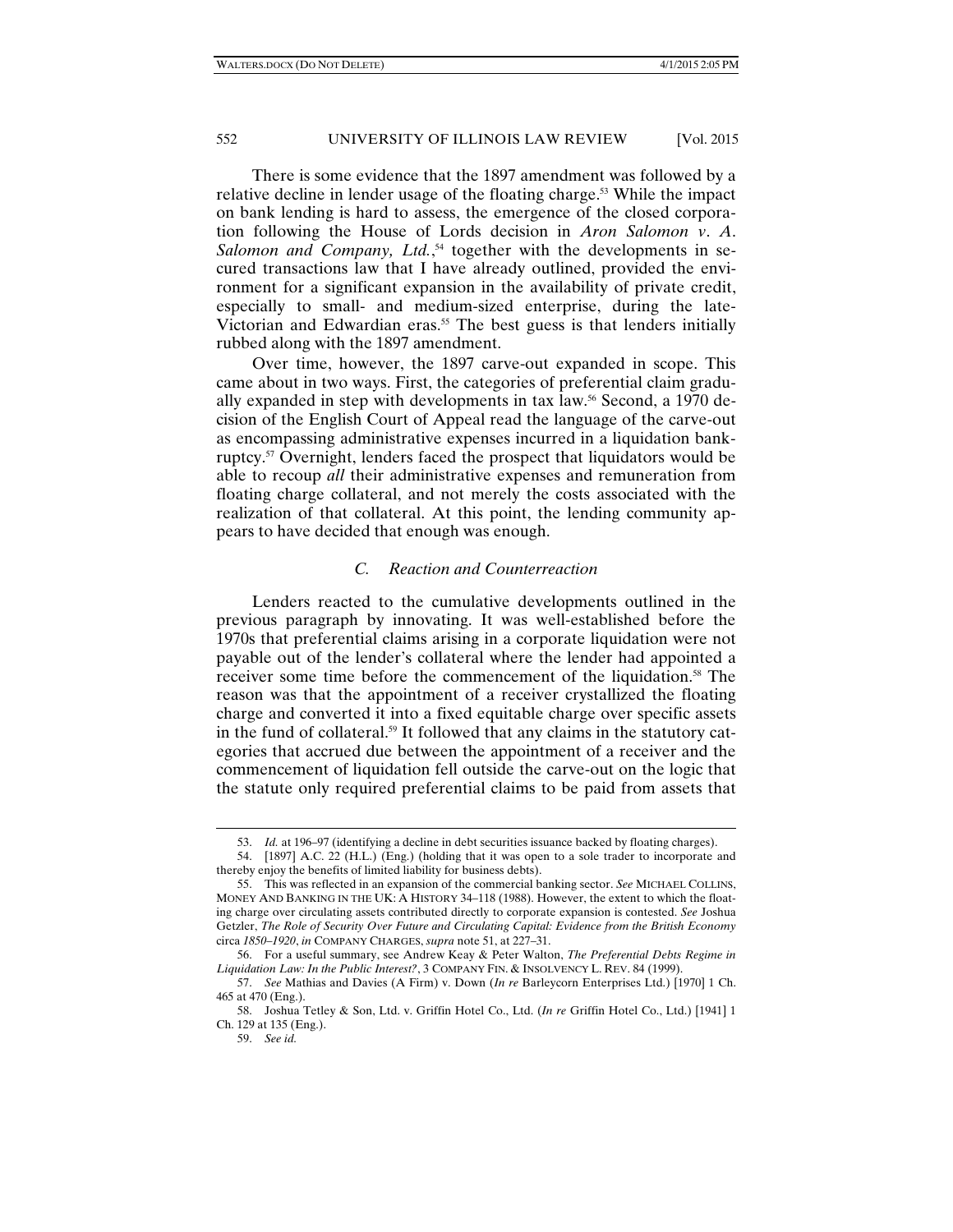were subject to a *floating* charge.<sup>60</sup> As the charge had already ceased to float before the commencement of liquidation, the assets were subject to a *fixed* and not a floating charge.<sup>61</sup> So the first thing lenders did to mitigate the effect of the carve-out was to adjust their prebankruptcy behavior by appointing receivers as soon as there was any indication that their debtors might be heading for liquidation. $62$ 

In response to the extension of the carve-out to administrative expenses, lenders expanded the range of defined events in their standard loan documentation that would trigger automatic crystallization of the floating charge before the debtor entered bankruptcy and began to reserve the right to serve notice on the debtor converting the floating charge into a fixed charge at the first sign of financial trouble.<sup>63</sup> Notwithstanding the potential impact on preferential claimants, these transactional innovations generally found favor with courts in England and in the Commonwealth on grounds of freedom of contract.64 Lenders could therefore use contract terms to accelerate crystallization in order to mitigate what, from their perspective, were the worst effects of the carve-out.

It was widely understood that this kind of bilateral contractual erosion of third-party statutory rights was vulnerable to policy objection and easy enough to outlaw.<sup>65</sup> Parliament duly obliged in 1985 by reenacting the carve-out to make preferential claims payable out of "a charge which, as created, was a floating charge."66 If the charge started life as a floating charge it was within the carve-out regardless of whether or not it had been converted, via crystallization, to a fixed charge before bankruptcy. But, even as one door was closing, lenders were already innovating in other more radical ways.

<sup>60.</sup> *See id.*

 <sup>61.</sup> *Id.*

 <sup>62.</sup> *See, e.g.*, *In re* Christonette Int'l Ltd., [1982] 1 W.L.R. 1245 (Eng.). In *Christonette*, the lender appointed a receiver before the liquidation commenced and, in so doing, crystallized its floating charge. *Id.* at 1247. The court held that administrative expenses incurred by the liquidator during the course of the liquidation that would have been payable out of floating charge collateral under controlling precedent were not so payable because by the time the liquidation had commenced the charge was fixed not floating. *Id.* at 1250–52.

 <sup>63.</sup> *Id.*at 1249.

 <sup>64.</sup> *See, e.g.*, *In re* Brightlife Ltd., [1987] 1 Ch. 200 at 214–15 (Eng.).

 <sup>65.</sup> The Review Committee under the chairmanship of Sir Kenneth Cork the recommendations of which led to the enactment of the U.K. insolvency reforms of the mid-1980s was originally appointed in January 1977. The Committee's positions on a range of matters affecting secured creditors were therefore well understood long before the publication of its final report in 1982. Perhaps the Cork Committee's most radical proposal was that a secured creditor should be compelled to give up ten per cent of the value of its floating charge for distribution among unsecured creditors. This was balanced by a proposal to eliminate some categories of preferential claim and reduce the scope of others. The banks succeeded in blocking the proposal for a "Ten Percent Fund" but the inference is that they had to make some concessions. *See* CARRUTHERS & HALLIDAY, *supra* note 7, 339–46; KENNETH CORK ET AL., INSOLVENCY LAW AND PRACTICE: REPORT OF THE REVIEW COMMITTEE 344–51 (1982).

 <sup>66.</sup> Insolvency Act, 1986, c. 45, § 251 (U.K.).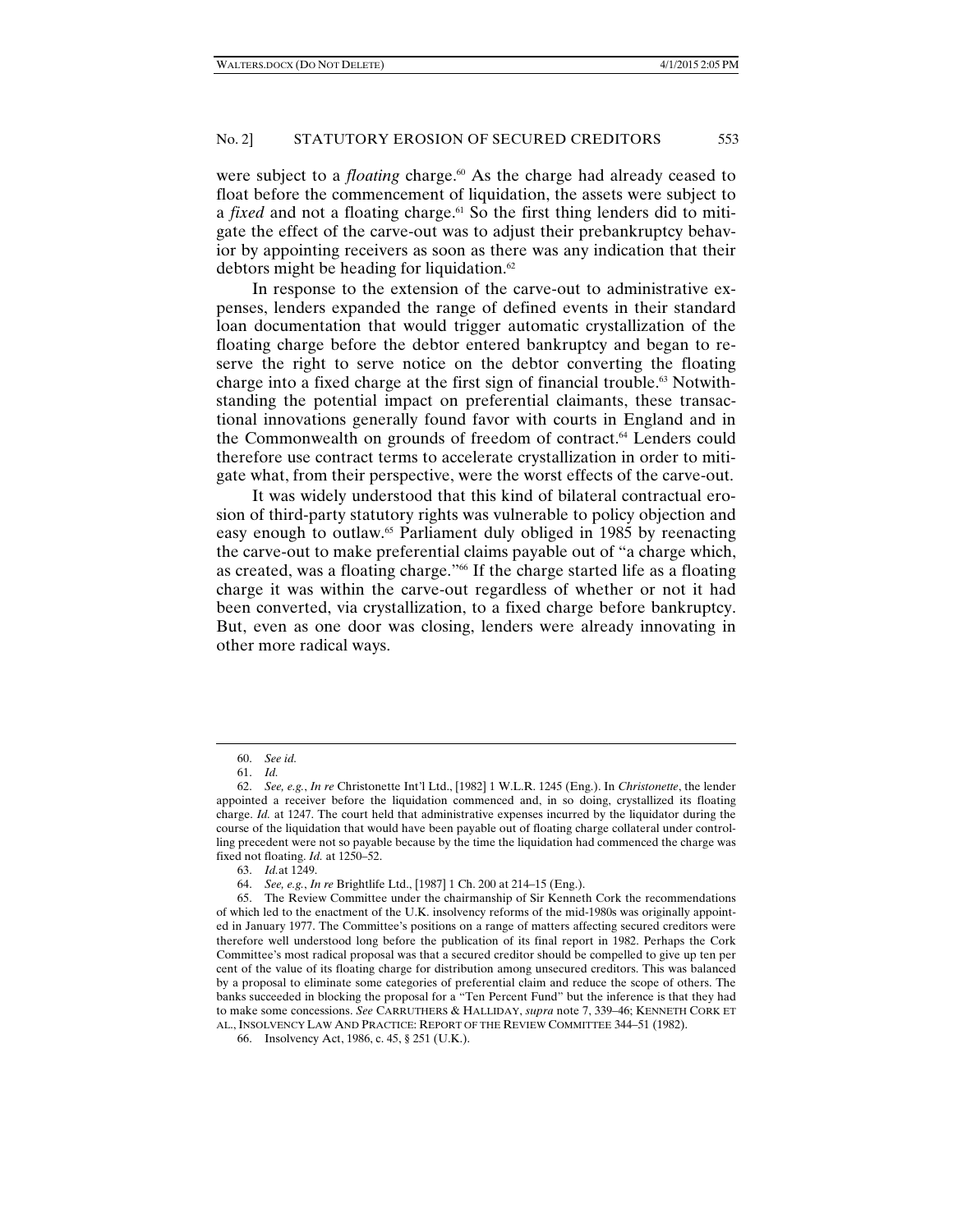### *D. The Rise and Decline of the Fixed Charge Over Receivables*

As the 1980s dawned, clearing bank lenders had already begun, in earnest, to expand the reach of the fixed charge to encompass circulating assets.67 Their motivation was straightforward: the more collateral that could be covered by fixed charges the better, because the statutory carveout had only ever applied to floating charges.<sup>68</sup> Recall, however, that a core attribute of a fixed charge is that the debtor has no authority to deal with the collateral without the lender's consent.<sup>69</sup> Thus, for the same reasons that the floating charge emerged in the first place, a fixed charge over circulating assets, such as inventory, would prove elusive. Nevertheless, for a quarter of a century between the late 1970s and 2005, lenders did succeed in extending fixed charge coverage to accounts receivable.70

A typical modus operandi was as follows. The security instrument would be drafted to include a charge, expressly described as a "fixed" charge over book debts and other receivables.<sup>71</sup> A further clause would be added expressly prohibiting the debtor from assigning its intangible property interest in the uncollected receivables and further requiring the debtor to pay the proceeds, once collected, into its account with the lender.<sup>72</sup> The debtor would then usually be permitted to draw on the account as long as it kept within its existing overdraft limit.73

This transactional device rested on the theory that the debtor could only deal with the receivables and their proceeds with the lender's consent.74 The theory was robust in so far as the debtor was prohibited from dealing with uncollected receivables without the lender's affirmative consent.<sup>75</sup> But, as regards the proceeds, it rested on the flimsier notion that the lender "controlled" the debtor's bank account and could always take steps to assert its lien, restrict the debtor's reuse of proceeds, and so protect its collateral.76

Nonclearing bank lenders that did not offer current account facilities were initially less successful in avoiding the carve-out.<sup> $\pi$ </sup> They could easily restrict dealings with uncollected receivables, but a contractual stipulation that the debtor pay proceeds into a designated account maintained with a third-party clearing bank did not pass muster unless the debtor was blocked from drawing freely on the account.<sup>78</sup> In the absence

<sup>67.</sup> Armour, *supra* note 51, at 198–99.

 <sup>68.</sup> Although CORK ET AL., *supra* note 65, proposed a "Ten Percent Fund," it did not propose to extend the carve-out to fixed charges.

 <sup>69.</sup> GULLIFER & PAYNE, *supra* note 19, at 242–43.

 <sup>70.</sup> *Id.*

 <sup>71.</sup> *Id.*

 <sup>72.</sup> *Id.*

 <sup>73.</sup> *Id.*

 <sup>74.</sup> *Id.*

 <sup>75.</sup> *Id.*

 <sup>76.</sup> *See In re* Brightlife Ltd., [1987] 1 Ch. 200 at 210 (Eng.) (explaining Siebe Gorman & Co. Ltd. v. Barclays Bank Ltd., [1979] 2 Lloyd's Rep. 142 (Eng.)).

 <sup>77.</sup> *Id.* at 209.

 <sup>78.</sup> *See id.*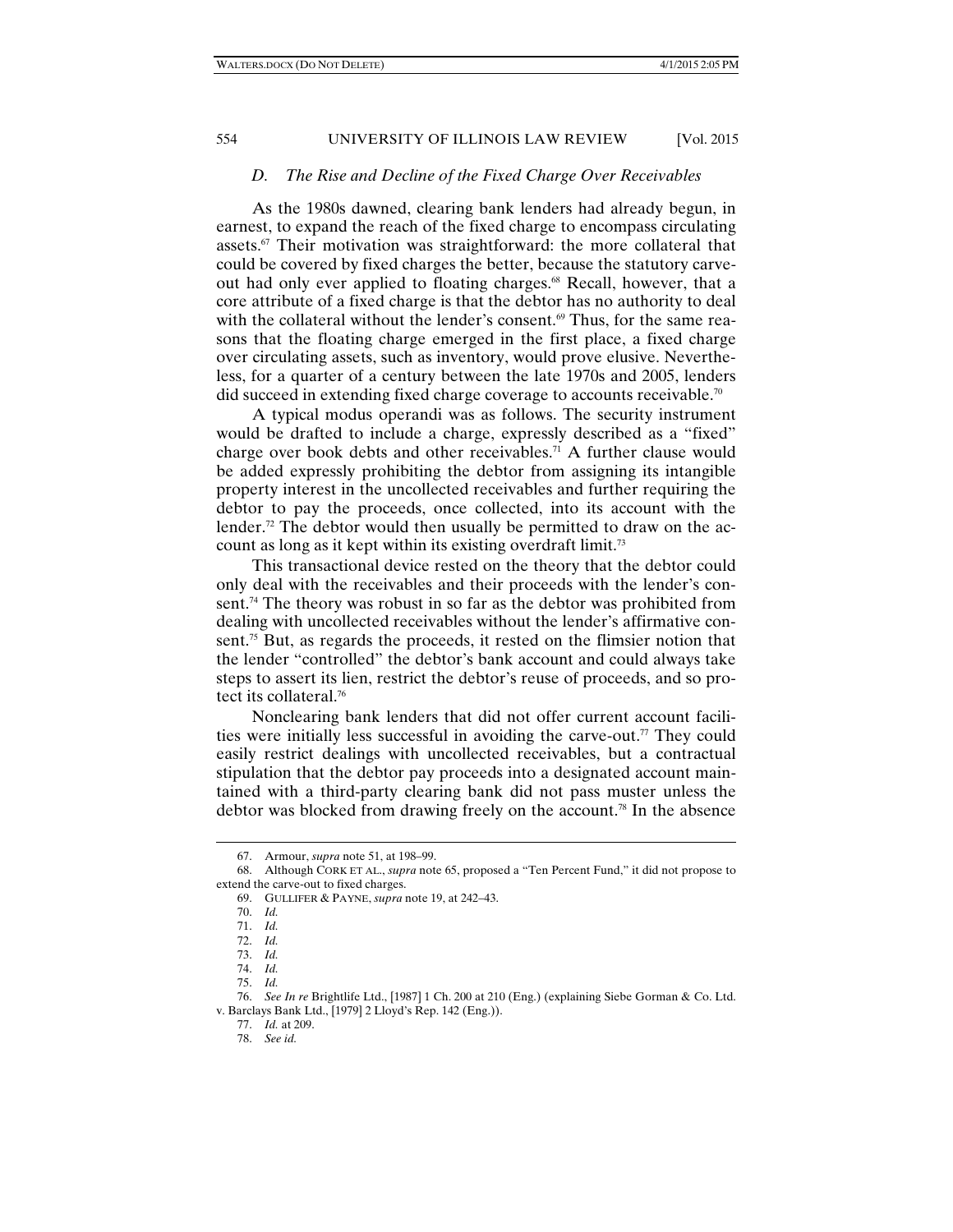of effective controls on the designated account, the debtor would be free to collect its debts, liberate them from the charge, and then dispose of the proceeds without restriction.79

However, in *In re New Bullas Trading, Ltd.*, 80 the English Court of Appeal put nonclearing bank lenders on the same footing as their clearing bank counterparts, by upholding as a fixed charge a security agreement which required the debtor to pay the proceeds of receivables into a designated account held with a third-party bank, and further stipulated that the debtor was to deal with the proceeds in accordance with directions made in writing by the lender.<sup>81</sup> The decision was controversial because the *New Bullas* "fixed" charge clearly contemplated that the debtor would be free to deal with the proceeds in the *absence* of a written direction from the lender.<sup>82</sup> In other words, it was powered by a theory of negative consent. The security instrument required the debtor to pay what it collected into the designated account, but it was only if the lender gave no directions that the debtor was then permitted to use the proceeds.83 In practice, of course, lenders who used this arrangement never issued written directions, and so the debtor was free to collect the debts and recycle the proceeds as it pleased.<sup>84</sup> The provision for written directions was nothing more than a drafting device designed to create the appearance of control over an account held by the debtor with a third-party bank that was outside the debtor-lender contractual nexus.<sup>85</sup>

Clearing bank and nonclearing bank lenders thus managed to boost their priority by diverting receivables away from the statutory carve-out without excessively restricting the ability of borrowers to recycle their receivables into cash flow.<sup>86</sup> Although the "fixed" charge over receivables rested on the fiction that the debtor's ability to collect its debts and liberate them from the charge was restricted or, to express it differently, that the lender enjoyed dominion over both the intangibles and their proceeds,87 the innovation held good for several years. One explanation for this is that English courts are prepared to treat questions of transactional

<sup>79.</sup> *See id.*

 <sup>80. [1994]</sup> B.C.C. 36 (Eng.).

 <sup>81.</sup> *Id.* at 38–39.

 <sup>82.</sup> *See* Alan Berg, *Charges over Book Debts: A Reply*, 1995 J. BUS. L. 433, 449–63; Roy M. Goode, *Charges over Book Debts: A Missed Opportunity*, 110 L.Q. REV. 592, 596–603 (1994).

 <sup>83.</sup> Berg, *supra* note 82, at 449–50.

 <sup>84.</sup> *See id.*

 <sup>85.</sup> *See id.*

 <sup>86.</sup> Nat'l Westminster Bank plc v. Spectrum Plus Ltd. (*In re* Spectrum Plus Ltd.), [2005] 2 A.C. 680 at 718–19 (H.L.) (Lord Scott of Foscote); *id.* at 728–29 (Lord Walker of Gestingthorpe) (Eng.).

 <sup>87.</sup> In the English law of security over receivables, the extent of the debtor's dominion over the collateral was relevant only to the question whether the lender's charge was fixed or floating it being beyond doubt that a debtor could grant a floating charge over receivables that left it in total control of the collateral in the ordinary course of its business. LoPucki et al., *supra* note 19, at 1805. This contrasts, of course, with pre-U.C.C. law in the United States, under which the debtor's freedom to control and dispose of receivables was apparently fatal to any kind of lien howsoever described. *See* Benedict v. Ratner, 268 U.S. 353 (1925); Edward J. Janger, *Brandeis, Progressivism, and Commercial Law: Rethinking* Benedict v. Ratner, 37 BRANDEIS L.J. 63, 66 (1998); G. Ray Warner, *The Anti-Bankruptcy Act: Revised Article 9 and Bankruptcy*, 9 AM. BANKR. INST. L. REV. 3, 9 (2001).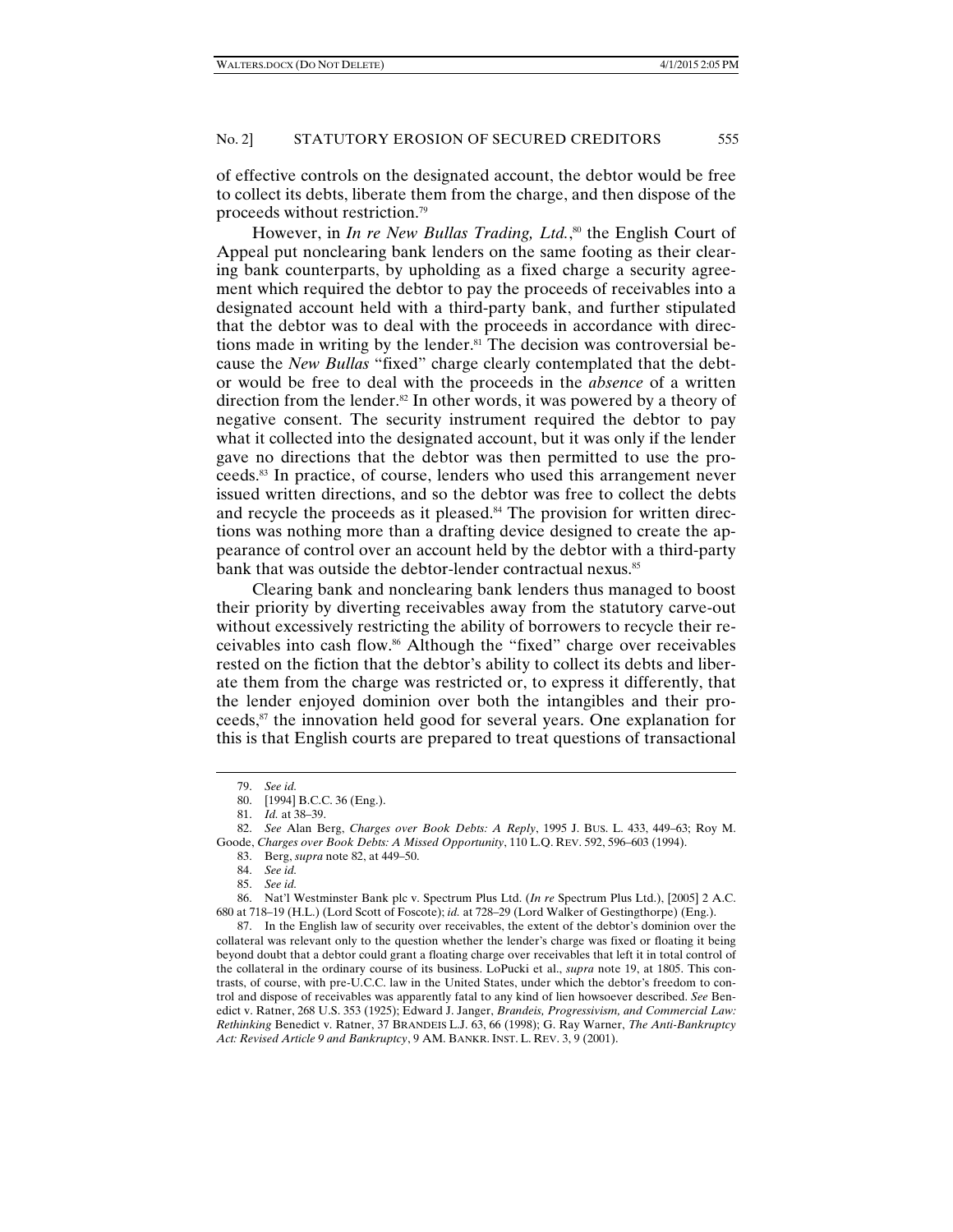characterization almost exclusively as questions of construction, and thus defer to the intention of the parties as discerned from the security instrument.<sup>88</sup> At the same time, insolvency practitioners appointed as liquidators were seemingly reluctant to challenge the fixed charge characterization on behalf of preferential claimants for fear of upsetting lenders.<sup>89</sup> There is some evidence that during the period from 1996 to 2003 U.K. banks were lending between three and four times as much on the security of receivables than they were on other circulating assets, such as inventory.<sup>90</sup> Whether this pattern of lending would have occurred had a judicially sanctioned fixed charge over this asset class been unavailable is open to doubt. Not surprisingly, the evidence also suggests that recoveries on preferential claims were consistently and persistently low.91

What made the fixed charge over receivables so successful was the facility it gave lenders to work around the carve-out in a way that was commercially attractive from the *ex ante* standpoint of *both* lenders and borrowers. Lenders got priority without having to monitor the debtor closely.<sup>92</sup> Borrowers were not denied access to liquidity, which made sense for lenders and borrowers alike.<sup>93</sup> However, the commercial attractiveness of the fixed charge was significantly dampened by a decision of the Judicial Committee of the Privy Council in *Agnew*, a case on appeal from New Zealand,<sup>94</sup> and a similarly reasoned decision of the House of

<sup>88.</sup> This is not to say that transactional form always triumphs over substance in English commercial law. There are plenty of instances where English courts have recharacterized transactions because the rights granted by the agreement read as a whole were entirely at odds with the formal characterization applied by the parties to describe their legal relationship. For example, in *Street v. Mountford*, [1985] A.C. 809, the House of Lords held that an agreement described as a real estate "license" but which, on its face, conferred exclusive possession of the premises on the "licensee" for a fixed period of time was, in truth, a lease. *Id.* In that case, Lord Templeman famously opined that '"[t]he manufacture of a five-pronged implement for manual digging results in a fork even if the manufacturer, unfamiliar with the English language, insists that he intended to make and has made a spade."' *Id*. at 819. But the approach taken in *Street v. Mountford* is still one of pure construction and English courts are extremely reluctant in the absence of a finding that the parties acted dishonestly to rely on the postcontractual conduct of the parties as an aid to defeating party intentions expressed in the contract itself. *See* GAVIN LIGHTMAN & GABRIEL MOSS, THE LAW OF ADMINISTRATORS AND RECEIVERS OF COMPANIES 47–51 (5th ed. 2011); Louise Gullifer & Jennifer Payne, *The Characterization of Fixed and Floating Charges*, *in* COMPANY CHARGES, *supra* note 51, at 69–73. Accordingly, it is unsurprising to an English lawyer that there was no sustained attempt in *New Bullas* to challenge the fixed charge characterization on the basis that, posttransaction, the lender never *in fact* gave any directions, with the consequence that the debtor was *in reality* always free to use the receivables proceeds as it pleased.

 <sup>89.</sup> Insolvency practitioners who wished to be considered for potentially lucrative administrative receivership appointments needed to keep on the right side of the banks. *See* Gullifer & Payne, *supra* note 88. That said, in terms of the political economy of the fixed charge, there is a puzzle as to why Crown creditors were not more vigorous in fighting their corner. *See id.* In practice, virtually all the preferential claims during the era of the fixed charge over receivables were Crown claims, either for unpaid tax or, by way of subrogation, for employee claims that the government had met out of public funds. *See id.*

 <sup>90.</sup> Sergei A. Davydenko & Julian R. Franks, *Do Bankruptcy Codes Matter? A Study of Defaults in France, Germany, and the U.K.*, 63 J. FIN. 565, 587 (2008).

 <sup>91.</sup> *See* Armour, *supra* note 51, at 200 (citing Julian Franks & Oren Sussmann, *Financial Distress and Bank Restructuring of Small to Medium Size UK Companies*, 9 REV. FIN. 65, 83 (2005)).

 <sup>92.</sup> *See id.* at 199.

 <sup>93.</sup> *Id.*

 <sup>94.</sup> Agnew v. Comm'r of Inland Revenue [2001] 2 A.C. 710 (P.C.) (appeal taken from N.Z.).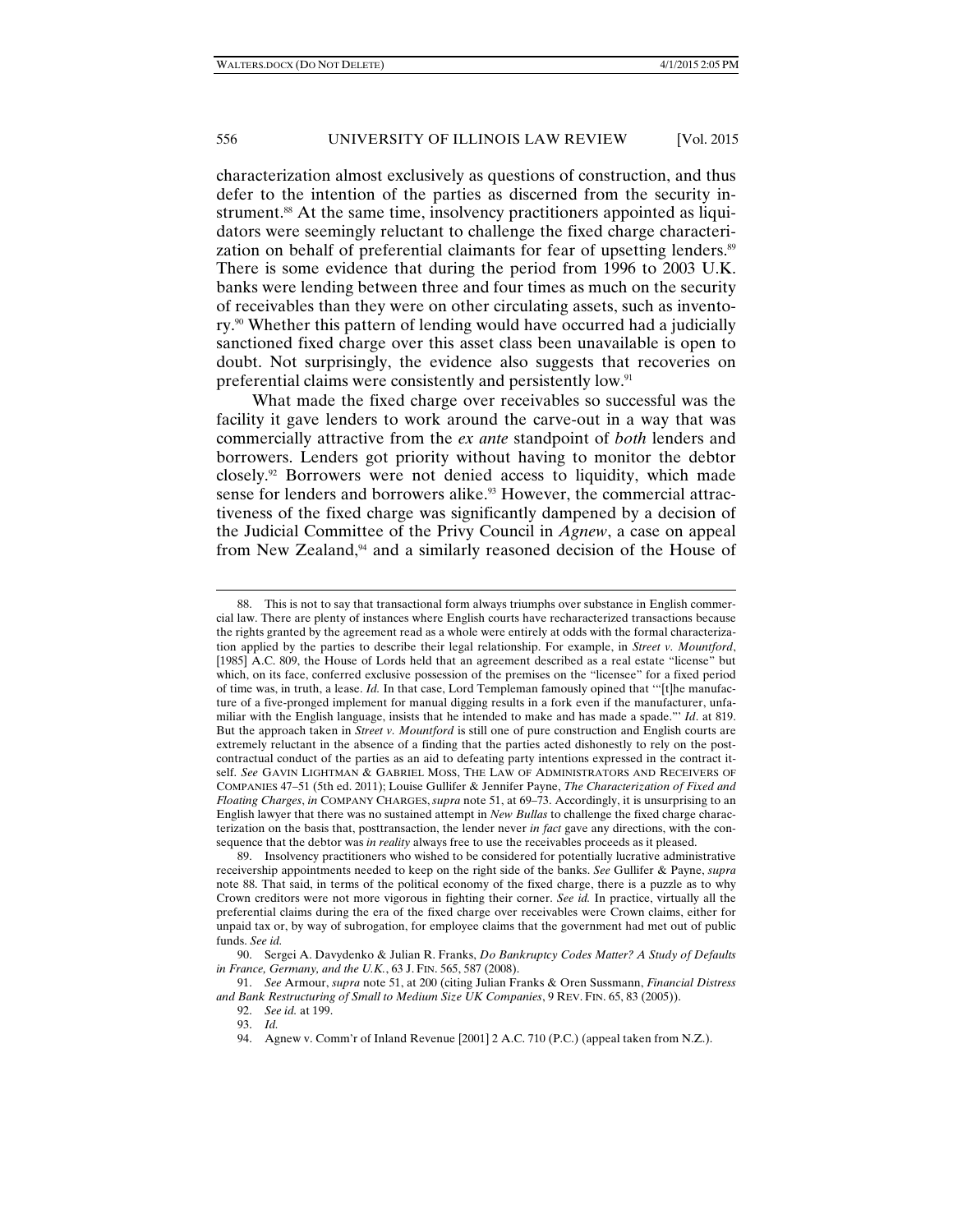Lords in *In re Spectrum Plus Ltd.*,<sup>95</sup> a test case that the banks felt compelled to pursue in the light of *Agnew*. 96

In these cases, a new generation of senior Chancery judges exposed the Achilles Heel of the standard forms of fixed charge that had emerged in the previous quarter of a century. Their message was clear. The freedom of the debtor to dispose of receivables through collection and reuse of the proceeds was wholly inconsistent with the nature of a fixed charge. Clearing and nonclearing bank "fixed" charges were therefore recharacterized as floating charges and the collateral brought back within the scope of the carve-out.<sup>97</sup> A fixed charge could only arise if the debtor's access to the proceeds of receivables was blocked.98 *Agnew* and *Spectrum*  left lenders who did not want to micro-manage their debtors' day-to-day spending decisions with a simple choice: Either lend against the security of a floating charge over receivables and share the collateral with preferential creditors in bankruptcy or find another way.<sup>99</sup>

# *E. The Modern Carve-Out and the Rise of Asset-Based Receivables Finance*

Although the Enterprise Act of 2002 abolished Crown preferential claims, the same legislation reconfigured the carve-out so as to assign a portion of floating charge collateral, known as the "prescribed part," to the general unsecured creditors in a bankruptcy distribution.100 The underlying policy goal was to redistribute realizations to unsecured creditors as a whole that would previously have gone exclusively to the Crown.101 The rules for calculating the prescribed part are elaborate and

<sup>95.</sup> Nat'l Westminster Bank plc v. Spectrum Plus Ltd. (*In re* Spectrum Plus Ltd.), [2005] 2 A.C. 680 (H.L.) (Eng.).

 <sup>96.</sup> The Judicial Committee of the Privy Council serves as the final court of appeal for the UK's overseas territories and dependencies, and for some Commonwealth countries. Although Privy Council decisions are apparently not binding on U.K. courts, they exert considerable influence over English law and practice because the core members of the Privy Council are all Justices of the U.K. Supreme Court. *See generally* Matthew D.J. Conaglen & Richard C. Nolan, *Precedent from the Privy Council*, 122 L.Q. REV. 349 (2006).

 <sup>97.</sup> *See Spectrum Plus Ltd.*, [2005] 2 A.C. 680 at 722–25 (Lord Scott of Foscote).

 <sup>98.</sup> *Id.* at 724 (Lord Scott of Foscote); *id.* at 730 (Lord Walker of Gestingthorpe).

 <sup>99.</sup> Armour, *supra* note 51, at 202–25.

 <sup>100.</sup> Insolvency Act, 1986, c. 45, § 176A(2)(a) (U.K.). The prescribed part requirement prima facie applies to distributions via a liquidation, administration, or administrative receivership.

 <sup>101.</sup> DEPARTMENT OF TRADE AND INDUSTRY, INSOLVENCY—A SECOND CHANCE: THE INSOLVENCY SERVICE, 2001, CM 5234, ¶ 2.19 (U.K.).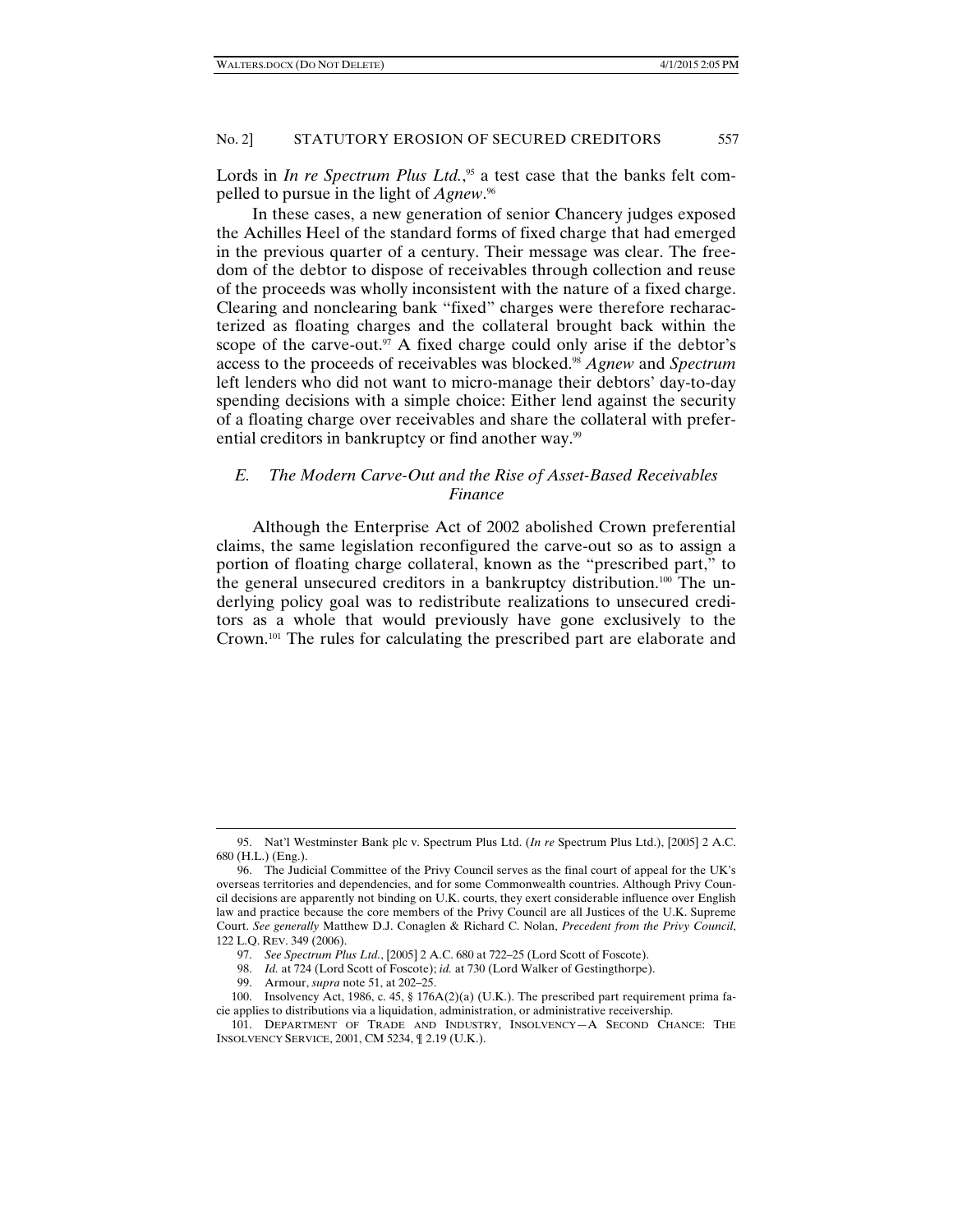it is subject to a £600,000 cap.<sup>102</sup> Parliament also formally extended the carve-out to administrative expenses in a corporate liquidation.<sup>103</sup>

There is, as of yet, no compelling empirical evidence to suggest that the modern carve-out has improved returns to the unsecured creditor constituency it is designed to benefit.104 Indeed, there are reasons to think that lenders have found effective ways to work around the *Spectrum* decision, and so mitigate the effect of the carve-out by shifting away from overdraft lending secured by a charge over receivables in favor of assetbased financing techniques such as invoice discounting.105

In an invoice discounting arrangement, the debtor assigns its receivables to the lender in return for immediate financing, and then collects the receivables for the lender's account.<sup>106</sup> Although invoice discounting functions as a form of title-based security, the substitution of an outright assignment for a charge has the effect of taking the receivables outside of the carve-out.<sup>107</sup> For the time being, it appears, once again, that lenders have managed to circumnavigate the carve-out, and reduce their costs of providing short-term cash flow finance to small-and medium-sized enterprises.108 Viewed in a wider context, the combination of the carve-out and the *Spectrum* decision appears to have accelerated a shift from relational (overdraft) lending to asset-based lending.109

#### *F. Some Provisional Conclusions About Carve-Outs*

The statutory carve-out has powerfully influenced English jurisprudence on the fixed and floating charge and, in turn, shaped the standard form transactional structures and legal technologies that lenders use.

<sup>102.</sup> The Insolvency Act 1986 (Prescribed Part) Order 2003, 2003, S.I. 2097, art. 3 (U.K.). Where floating charge collateral does not exceed £10,000, the prescribed part is fifty percent of the value of the collateral. Where floating charge collateral exceeds £10,000, the prescribed part is fifty percent of the first £10,000 and twenty percent of the excess. Case law has established that secured creditors cannot participate in the prescribed part as regards any unsecured deficiency unless they surrender their security. *See* Horton v. Dawson (*In re* JT Frith Ltd.), [2012] B.C.C. 634 at 639 (Eng.); Thornily v. HM Revenue and Customs (*In re* Airbase (UK) Ltd.), [2008] 1 W.L.R. 1516 at 1521–22 (Eng.); *In re* Permacell Finesse Ltd., [2008] B.C.C. 208 at 211 (Eng.).

 <sup>103.</sup> Insolvency Act, 1986, c. 45, § 176ZA. Administrative expenses in an administration proceeding are also payable out of floating charge collateral.

 <sup>104.</sup> THE INSOLVENCY SERVICE, ENTERPRISE ACT 2002—CORPORATE INSOLVENCY PROVISIONS: EVALUATION REPORT 136–42 (2008); *see also* Louise Gullifer, *The Reforms of the Enterprise Act 2002 and the Floating Charge as a Security Device*, *in* CURRENT ISSUES IN EUROPEAN FINANCIAL AND INSOLVENCY LAW: PERSPECTIVES FROM FRANCE AND THE UK 17, 28, 42–43 (Wolf-Georg Ringe et al. eds., 2009) (casting doubt based on the available evidence on whether the prescribed part will improve the position of unsecured creditors).

 <sup>105.</sup> Armour, *supra* note 51, at 205. The annual reports of the Asset Finance Based Association (formerly the Factors and Discounters Association) chronicle the exponential growth over the last fifteen years in the volume of lending by bank-owned and independent asset based lenders under invoice discounting facilities. *Annual Reports*, ASSET BASED FIN. ASS'N., http://www.abfa.org.uk/members/annual-reports.asp (last visited Oct. 27, 2014).

 <sup>106.</sup> Armour, *supra* note 51, at 204.

 <sup>107.</sup> *Id.* at 205.

 <sup>108.</sup> *Id.* at 205.

 <sup>109.</sup> Gullifer, *supra* note 104, at 42 n.156 (citing research which suggests that the trend away from overdraft lending towards asset-based lending had already begun by the mid 1990s).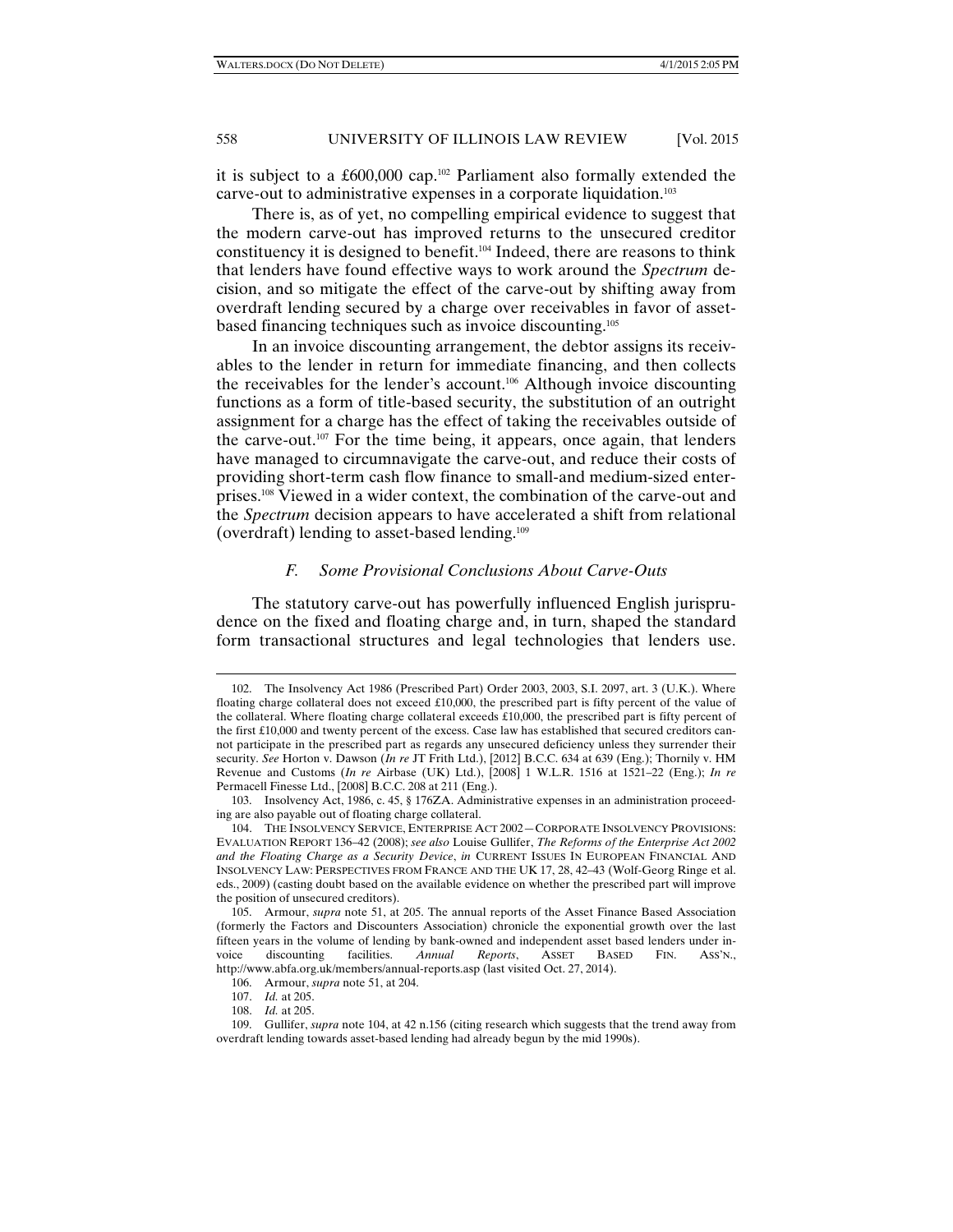Lenders have effectively conceded that the floating charge has limited value as a priority device, but continue to use so-called "lightweight" floating charges, emptied of meaningful collateral, for purposes of control.110 Where possible, they take fixed charges and, for assets where fixed charges are unavailable or unlikely to work in a commercially feasible manner, they have increasingly resorted to asset-based lending through specialist subsidiaries.<sup>111</sup>

Throughout its history, the English carve-out has only ever applied to the floating charge.112 No attempt has been made to extend it to fixed charges or to other forms of functional security.113 This has left the way open for lenders to exploit first the fixed charge and, more recently, titlebased forms of security to escape its clutches.114 The fact that no such attempt has been made indicates that it has not yet been thought politically feasible.115 Thus, while a comprehensive bankruptcy carve-out *could* be drafted that would be "adjustment proof" against transactional innovation, it will either be resisted or diluted through metabargaining or accommodated in other ways.<sup>116</sup>

In the English context, it therefore makes political sense to stick with a fairly modest carve-out. But, as we have seen, a carve-out that applies to only one species of functional security is easy to avoid. A more far-reaching carve-out in terms of coverage<sup>117</sup> would likely only be politically acceptable were its value to be capped at a modest level. The smaller the cap, the greater the risk that any "carve-out" fund would be absorbed by the costs of administering and distributing it.<sup>118</sup> The bigger the cap, the greater the likelihood that lenders would be even more aggressive than they already are in managing and reducing their exposure prebankruptcy through their "turnaround divisions" and "intensive care units."119 In a policy climate reflective of political and economic concerns

 $\overline{a}$ 

 115. Parliament did debate whether to extend the carve-out to fixed charges in 1897 but concluded that it was too radical a step. *See* Armour, *supra* note 51, at 195.

<sup>110.</sup> *Id.* at 43; Rizwaan Jameel Mokal, *The Floating Charge—An Elegy*, *in* COMMERCIAL LAW AND COMMERCIAL PRACTICE 479, 483–84 (Sarah Worthington ed., 2003).

 <sup>111.</sup> *See* Mokal, *supra* note 110, at 480–81.

 <sup>112.</sup> *See* John Armour, *The Chequered History of the Floating Charge*, 13 GRIFFITH L. REV. 25, 33–35 (2004).

 <sup>113.</sup> *Id.*

 <sup>114.</sup> Gullifer, *supra* note 104, at 43; Mokal, *supra* note 110, at 483–84.

 <sup>116.</sup> *See* CARRUTHERS & HALLIDAY, *supra* note 7, at 15.

 <sup>117.</sup> For example, extended to all types of functional security or, more modestly, applied to functional security, regardless of legal characterization, over specified types of collateral such as inventory or receivables. For discussion of a range of alternative "carve out" triggers none of them dependent on the fixed versus floating charge distinction see Gullifer & Payne, *supra* note 88, at 87–101.

 <sup>118.</sup> The existing requirement to set aside the prescribed part can be disapplied if the insolvency practitioner thinks that the cost of making a distribution to unsecured creditors would be disproportionate to the benefit. Insolvency Act, 1986, c. 45, § 176A(3)(b) (U.K.).

 <sup>119.</sup> On the emergence of processes for informal management of distressed firms inside U.K. banks, see John Armour & Sandra Frisby, *Rethinking Receivership*, 21 OXFORD J. LEGAL STUD. 73, 91–95; Davydenko & Franks *supra* note 90, at 567; Franks & Sussman, *supra* note 91, at 84–93. For concern about the alleged recent practices orchestrated by one U.K. clearing bank through its turnaround division see LAWRENCE TOMLINSON, BANKS' LENDING PRACTICES: TREATMENT OF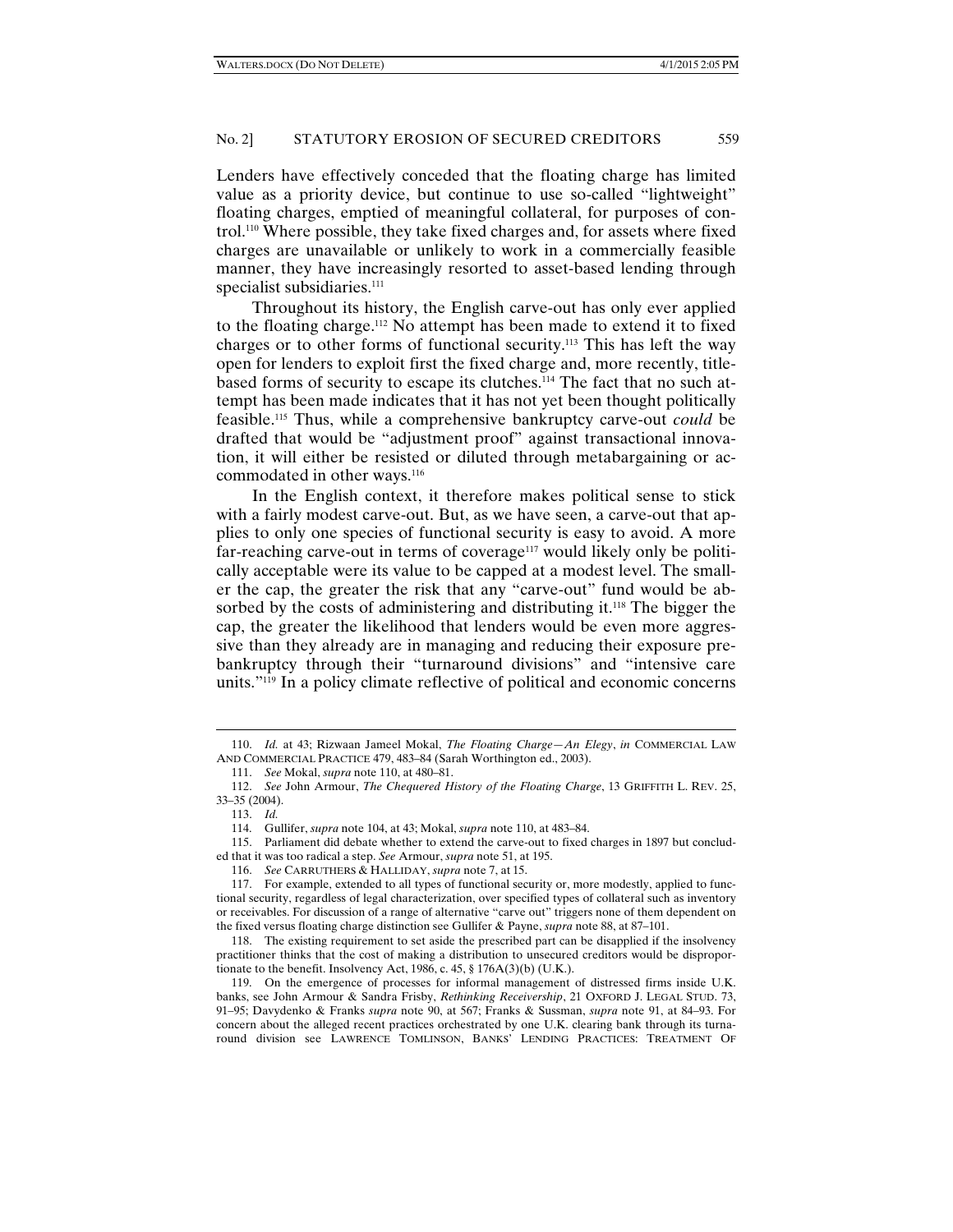$\overline{a}$ 

#### 560 UNIVERSITY OF ILLINOIS LAW REVIEW [Vol. 2015

about contraction in lending to small- and medium-sized enterprises,120 the prospects for radical reform are, to my mind, remote. It should also not be forgotten that a "larger" carve-out would increase the exposure of business owners from whom lenders extract personal guarantees. The small business and banking lobbies would make common cause against such a proposal in defense of the U.K.'s "enterprise culture."<sup>121</sup>

It is an open question whether the English experience with statutory carve-outs can shed much light on concerns about overinclusive security interests in the United States. Of course, carve-outs have been debated extensively in the United States before in the context of proposals to revise Article 9 of the Uniform Commercial Code.122 I take no normative position in the "full versus partial" priority debate, but offer the modest suggestion that the English experience may give some credence to the arguments of those scholars and commentators on this side of the pond who doubt that a "partial priority" scheme in bankruptcy would deliver its intended benefits without unintended consequences.

## III. STATUTORY EROSION OF CONTROL RIGHTS

#### *A. The Law Prior to the Enterprise Act Reforms*

On paper, the Enterprise Act 2002 ("Enterprise Act") weakened the control of secured creditors over the governance of financially distressed companies. Before the Enterprise Act, bankruptcy and secured transactions law were structured so as to confer significant formal control rights on secured creditors. We have seen already in Part II that English law permits secured creditors to collateralize all of the business and assets of a corporate debtor through a combination of fixed and floating charges. Although, as we have also seen, the statutory carve-out had undermined the blanket floating charge as a priority-conferring device long before the turn of the twenty-first century, it remained very useful as a control device. This was because a secured creditor holding a blanket floating charge covering the whole, or substantially the whole, of the debtor company's assets could freely contract for the right to appoint a licensed insolvency practitioner as an administrative receiver,<sup>123</sup> and could make such an appointment swiftly without the need for an applica-

BUSINESSES IN DISTRESS 10–12 (2013), *available at* http://tomlinsonreport.com/docs/tomlinson Report.pdf.

 <sup>120.</sup> *See, e.g.*, ORG. ECON. CO-OPERATION & DEV., FINANCING SMES & ENTREPRENEURS 2013: AN OECD SCOREBOARD 27–39 (2013).

 <sup>121.</sup> On the origins and development of the 'enterprise culture' in U.K. public discourse, see Patricia Carr & Graham Beaver, *The Enterprise Culture: Understanding a Misunderstood Concept*, 11 STRATEGIC CHANGE 105 *passim* (2002).

 <sup>122.</sup> *See, e.g.*, Lucian Arye Bebchuk & Jesse M. Fried, *The Uneasy Case for the Priority of Secured Claims in Bankruptcy: Further Thoughts and a Reply to the Critics*, 82 CORNELL L. REV. 1279 (1997); Lucian Arye Bebchuk & Jesse M. Fried, *The Uneasy Case for the Priority of Secured Claims in Bankruptcy*, 105 YALE L.J. 857, 859 (1996).

 <sup>123.</sup> Insolvency Act, 1986, c. 45, §§ 29(2), 388(1)(a). In the text hereafter, I abbreviate "administrative receiver" and "administrative receivership" to "receiver" and "receivership" respectively.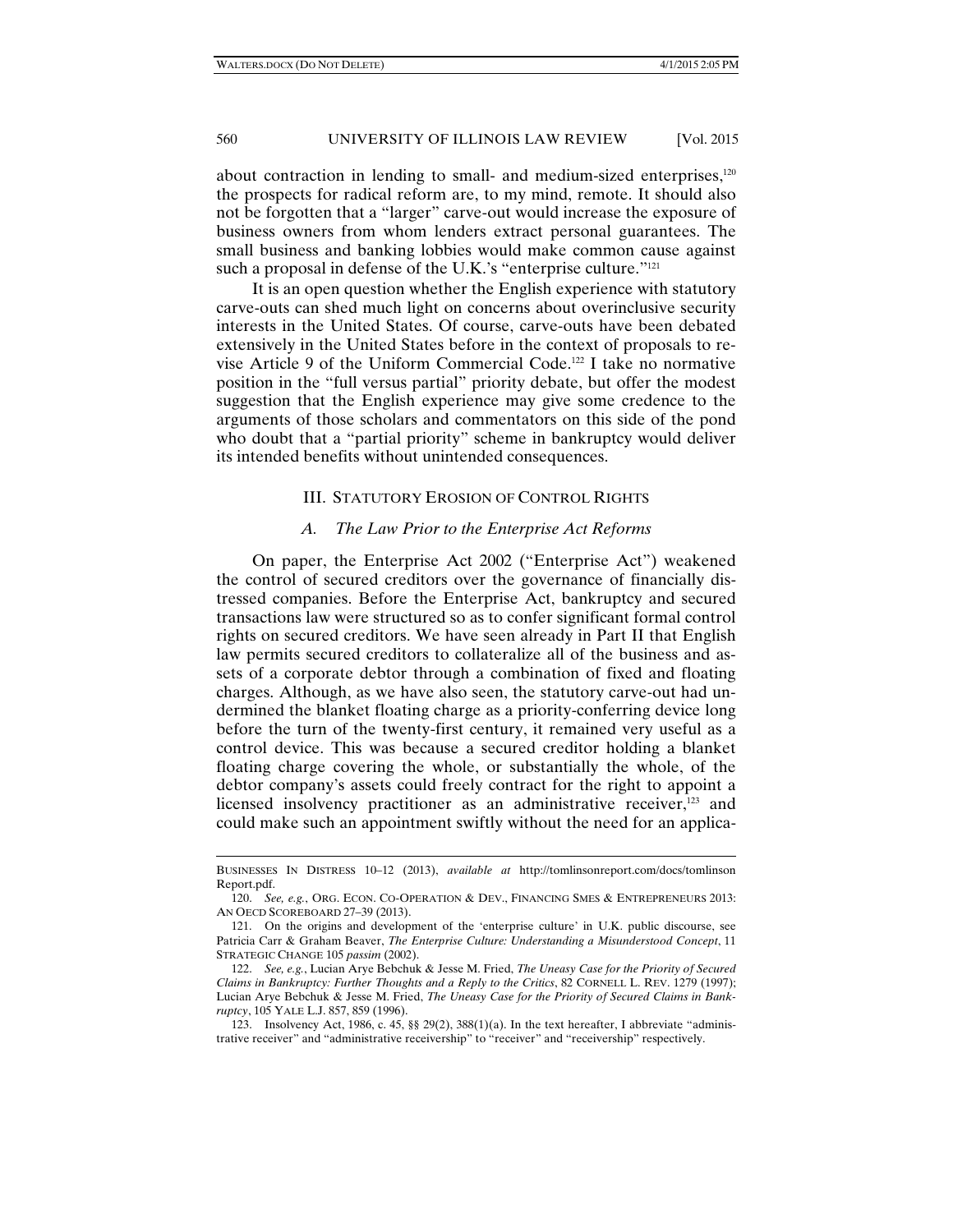tion to the court, or for any kind of showing that the debtor was formally insolvent.124 The right to appoint a receiver could be triggered merely by the debtor's breach of covenants in the loan agreement.<sup>125</sup>

Other structural features of the pre-Enterprise Act law further enhanced the attractiveness of receivership to lenders as a method for enforcing their security. A receiver could be given full plenary powers to manage the debtor and realize its assets.<sup>126</sup> Although a receiver was deemed to be the agent of the debtor, $127$  rather than of the appointing creditor, his main function was to enforce the security and maximize the appointing creditor's recoveries. Accordingly, it was well-established that a receiver's duties to anyone other than the appointing creditor were very limited.128 So, for example, a receiver was free to determine the timing of asset realizations without regard to likely changes in market conditions. He was under a duty (enforceable by a subsequently appointed liquidator on behalf of unsecured creditors) to procure the best price for assets available in the market at the time he decided to sell.<sup>129</sup> But, he owed no duty to maximize asset values over and above what was necessary to repay the appointing creditor and preferential claims falling within the scope of the statutory carve-out. Thus, even if he could have taken steps to increase asset values, for example, by delaying a sale in anticipation of a rising market, he was not obliged even to consider, let alone take, those steps.130 Prima facie, receivers had little or no meaningful accountability to junior creditors. Furthermore, under pre-Enterprise Act law, secured creditors who were entitled to appoint a receiver had the statutory right to veto the debtor's entry into administration, English bankruptcy law's main formal collective "rescue" procedure.131 The structural hegemony of secured creditors over the realization of distressed firms' assets was about as absolute as it could be.

# *B. Policy Objections to Secured Creditors' Formal Control Rights Under Pre-Enterprise Act Law*

The main policy objections to the formal legal framework for the enforcement of secured creditors' rights as it stood before the Enterprise Act were that it created value destructive perverse incentives and rendered a receiver insufficiently accountable to junior creditors.132 First, it

<sup>124.</sup> Prentice, *supra* note 13, at 156–57.

 <sup>125.</sup> *See* GOODE, *supra* note 40, at 333–34; LIGHTMAN & MOSS, *supra* note 88, at 212–13.

 <sup>126.</sup> LIGHTMAN & MOSS, *supra* note 88, at 26–27.

 <sup>127.</sup> *Id.* at 28; Armour & Frisby, *supra* note 119, at 76–78.

 <sup>128.</sup> LIGHTMAN & MOSS, *supra* note 88, at 28, 381–82, 384–92.

 <sup>129.</sup> Cuckmere Brick Co. v. Mut. Fin. Ltd [1971] 1 Ch. 949 (Eng.).

 <sup>130.</sup> Silven Props. Ltd. v. Royal Bank of Scot. [2004] 1 W.L.R. 997 at 1005 (Eng.); Bell v. Long [2008] EWHC (Ch) 1273, [14] (Eng.).

 <sup>131.</sup> *See infra* Section III.B.

 <sup>132.</sup> See, for example, John Armour, Audrey Hsu, & Adrian Walters, *Corporate Insolvency in the United Kingdom: The Impact of the Enterprise Act 2002*, 5 EUR. COMPANY & FIN. L. REV. 148, 158–59 (2008) and literature therein cited. For a U.S. perspective on this incentive problem see also Jay Lawrence Westbrook, *The Control of Wealth in Bankruptcy*, 82 TEX. L. REV. 795, 844–52 (2004).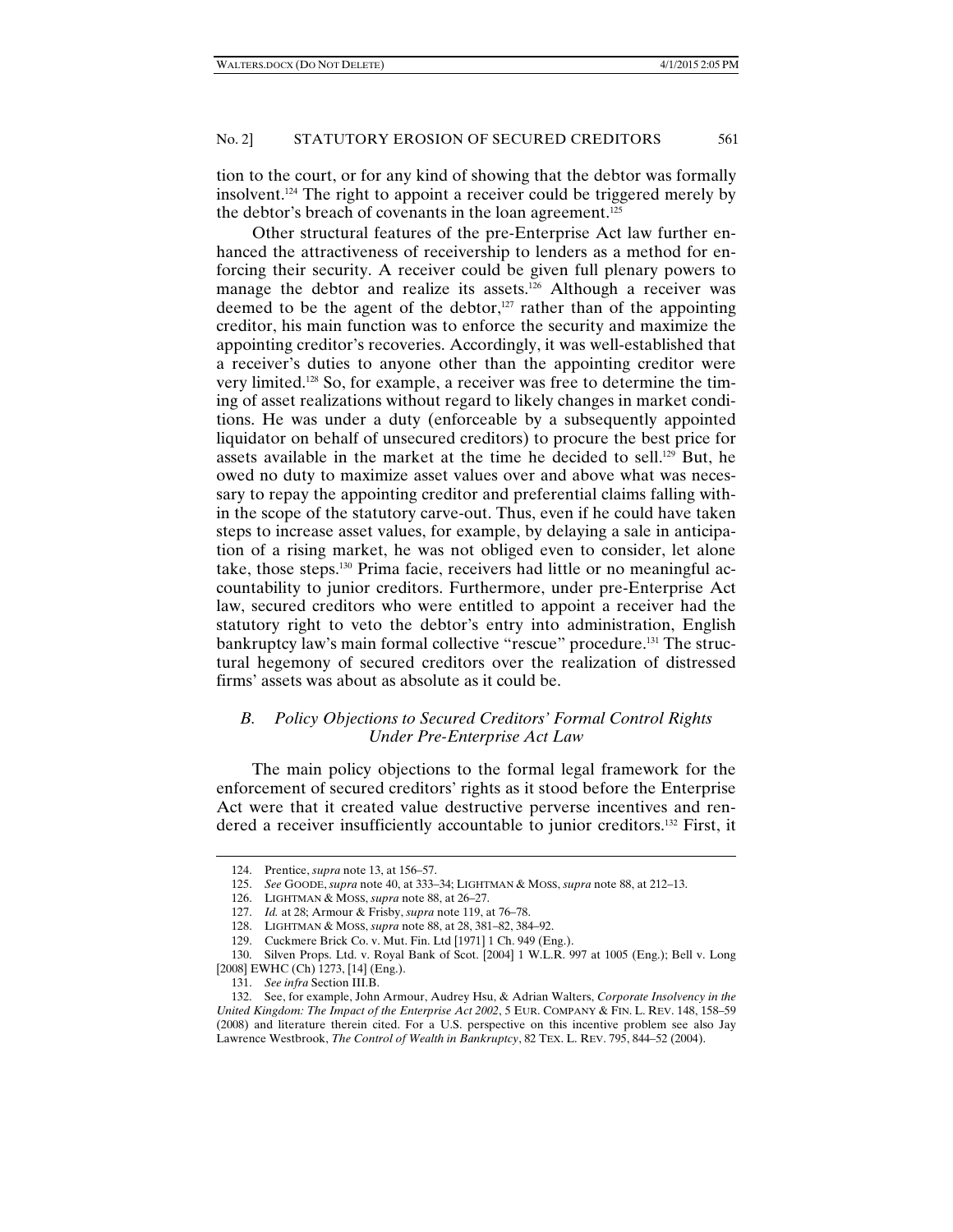was said that the law had a built-in liquidation bias. If secured creditors, generously endowed with the comprehensive package of collateral that the English law of consensual security permits, were fully or oversecured on the break-up value of the assets, they had every incentive to close down and prematurely liquidate potentially viable firms that might have considerable going-concern value. In a similar vein, it was said that receivers had no incentives to maximize realizations because of the highly circumscribed nature of their legal duties to junior creditors.133 A further claim was that lenders and receivers lacked the correct incentives to minimize their enforcement costs in cases where unsecured creditors, but for those costs, might be in the money.134 The conventional wisdom that took root among policymakers was that the ability of secured creditors, through receivership, to control their exit without formal regard to the interests of other constituencies was inefficient, unfair, and wasteful.135

After the Labour Party's landslide victory in the 1997 general election, the Blair government heeded this conventional wisdom, and reform of receivership became one strand of Labour's extensive modernization agenda.136 A government White Paper, *Productivity and Enterprise: Insolvency—A Second Chance*, published in July 2001, echoed the concerns about administrative receivership outlined in the previous paragraph.137 It was widely perceived that Labour's political aim was to "punish" the banks for their role in the economic recession of the early 1990s. As the White Paper put it: "There was also widespread concern that the large number of administrative receivership appointments in the early 1990s may have represented precipitate behaviour on the part of lenders, causing companies to fail unnecessarily."138

# *C. The Formal Weakening of Secured Creditor Control by the Enterprise Act*

The Enterprise Act reconfigured corporate bankruptcy law in two complementary ways. First, it prospectively abolished receivership "in all but a handful of exceptional" financing scenarios.139 Second, it elevated the collective administration procedure to a position of much greater structural prominence within bankruptcy and secured transactions law than it had hitherto enjoyed.140 In order to explain these formal changes in the structure of English law fully, I need to say something first about administration.

<sup>133.</sup> Armour, Hsu, & Walters, *supra* note 132, at 159 n.41.

 <sup>134.</sup> *Id.* at 158.

 <sup>135.</sup> *See id.* at 161.

 <sup>136.</sup> On Labour's modernization program generally, see JANET NEWMAN, MODERNIZING GOVERNANCE: NEW LABOUR, POLICY AND SOCIETY (2001).

 <sup>137.</sup> INSOLVENCY—A SECOND CHANCE: THE INSOLVENCY SERVICE, *supra* note 101, at 2.1–2.3.

 <sup>138.</sup> *Id.* at 2.1.

 <sup>139.</sup> Armour, Hsu & Walters, *supra* note 132, at 160.

 <sup>140.</sup> *Id.*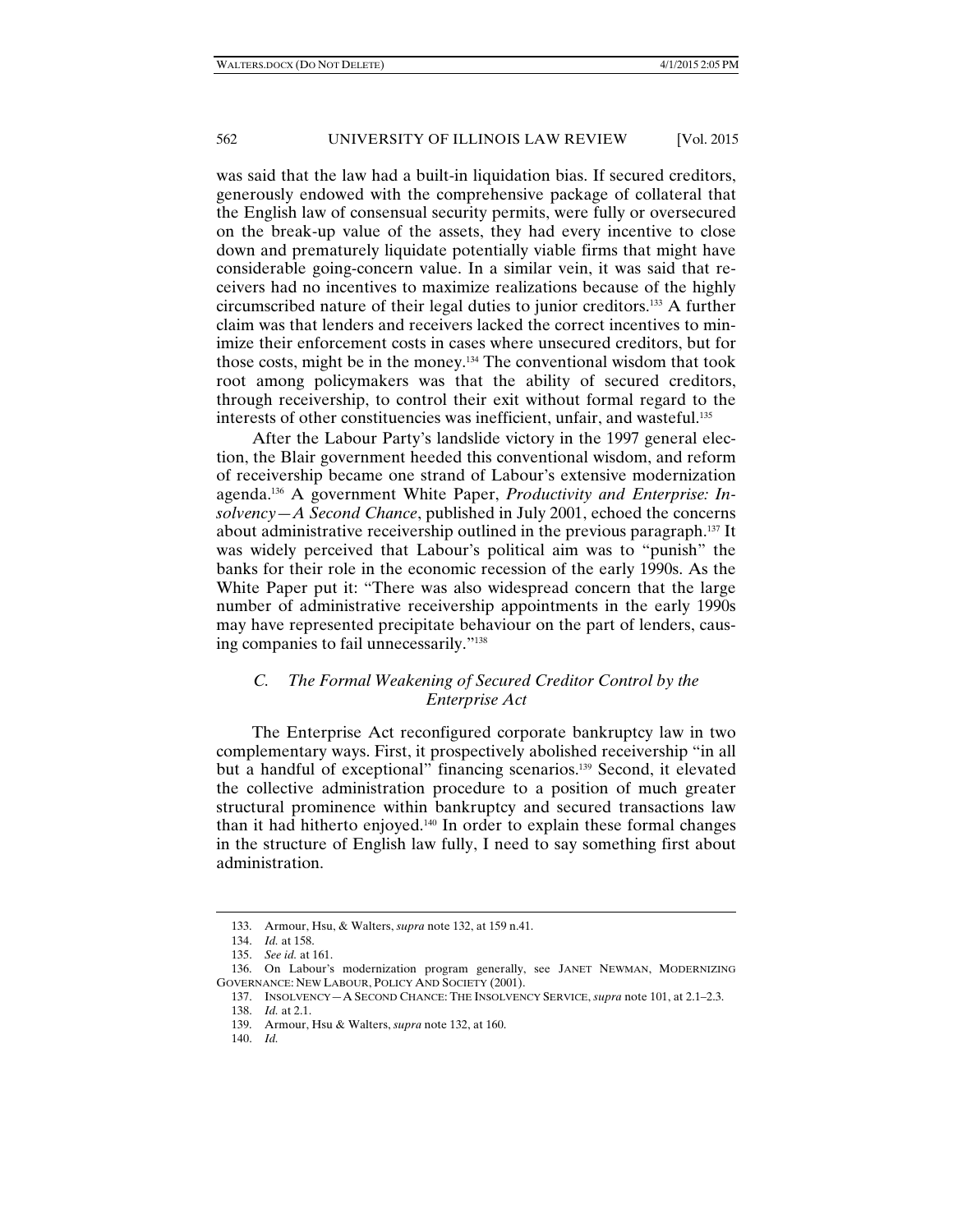Administration was a product of the U.K.'s bankruptcy law reforms of the 1980s. In its first incarnation, administration could only be commenced by court order.<sup>141</sup> It provided debtors with a comprehensive stay, together with a statutory "breathing spell" in which to formulate, and seek creditor approval of, proposals for business continuation.142 Ironically enough, administration was originally conceived as a mechanism for extending the perceived *benefits* of receivership to debtors who had not granted blanket floating charges,<sup>143</sup> especially the facility that receivership provided for quick going-concern sales.<sup>144</sup>

A point sometimes lost sight of in comparative discourse is that administration, in and of itself, has never been a *reorganization* procedure akin to a classic Chapter 11 in which creditors' claims are substituted by rights under a confirmed plan. It has always functioned principally as a procedure designed to facilitate a better (i.e., a going-concern) realization of business assets than could be achieved through a piecemeal liquidation.145 Although it is now possible for an administrator to distribute proceeds of a business sale without first having to convert an administration to a liquidation,<sup>146</sup> there is no facility for a debtor to seek and obtain confirmation of a binding restructuring plan unless an administration is combined with another formal procedure.<sup>147</sup> Thus, to accomplish something approximating a Chapter 11 reorganization, an administrator will need to procure the debtor's exit from administration into a separate voting procedure that allows debts to be restructured in accordance with the wishes of a majority of the creditors, such as a company voluntary arrangement,<sup>148</sup> or a Companies Act scheme of arrangement.<sup>149</sup>

There were two main differences between administration and receivership that the architects of the Enterprise Act reforms sought to exploit. First, administration was (and remains) a *collective* proceeding, with the consequence that the administrator has a duty to act in the interests of creditors as a whole.150 So, while a receiver was entitled to prioritize the interests of his appointing creditor, and this entitlement constrained his fiduciary obligations to other constituencies, an administrator has always had a higher duty to maximize the realizable

<sup>141.</sup> Insolvency Act, 1986, c. 45, §§ 9–27, *repealed by* Enterprise Act, 2002, c.40 (Eng.).

 <sup>142.</sup> *Id.* § 11(3), *repealed by* Enterprise Act, 2002, c. 40 (Eng.).

 <sup>143.</sup> CORK ET AL., *supra* note 65, at 117–22.

 <sup>144.</sup> Armour & Frisby, *supra* note 119, at 86–91. Administrators, like receivers, have wide powers to manage the assets they control including powers to carry on and sell the debtor's business. *See* Insolvency Act, 1986, c. 45, sched. 1 (U.K.) (repealed 2009).

 <sup>145.</sup> *See* SANDRA FRISBY, REPORT ON INSOLVENCY OUTCOMES 57–61 (2006), *available at* http://webarchive.nationalarchives.gov.uk/+/http://www.insolvency.gov.uk/insolvencyprofessionandlegi slation/research/corpdocs/InsolvencyOutcomes.pdf; Sandra Frisby, *In Search of a Rescue Regime: The Enterprise Act 2002*, 67 MOD. L. REV. 247, 249–50 (2004).

 <sup>146.</sup> Insolvency Act, 1986, c. 45, sched. B1, ¶¶ 65–66.

 <sup>147.</sup> Armour, Hsu & Walters, *supra* note 132, at 154.

 <sup>148.</sup> Insolvency Act, 1986, pt. 1.

 <sup>149.</sup> Companies Act, 2006, c. 46, §§ 895–901 (Eng.).

 <sup>150.</sup> INSOLVENCY—A SECOND CHANCE: THE INSOLVENCY SERVICE, *supra* note 101, at ¶ C.23.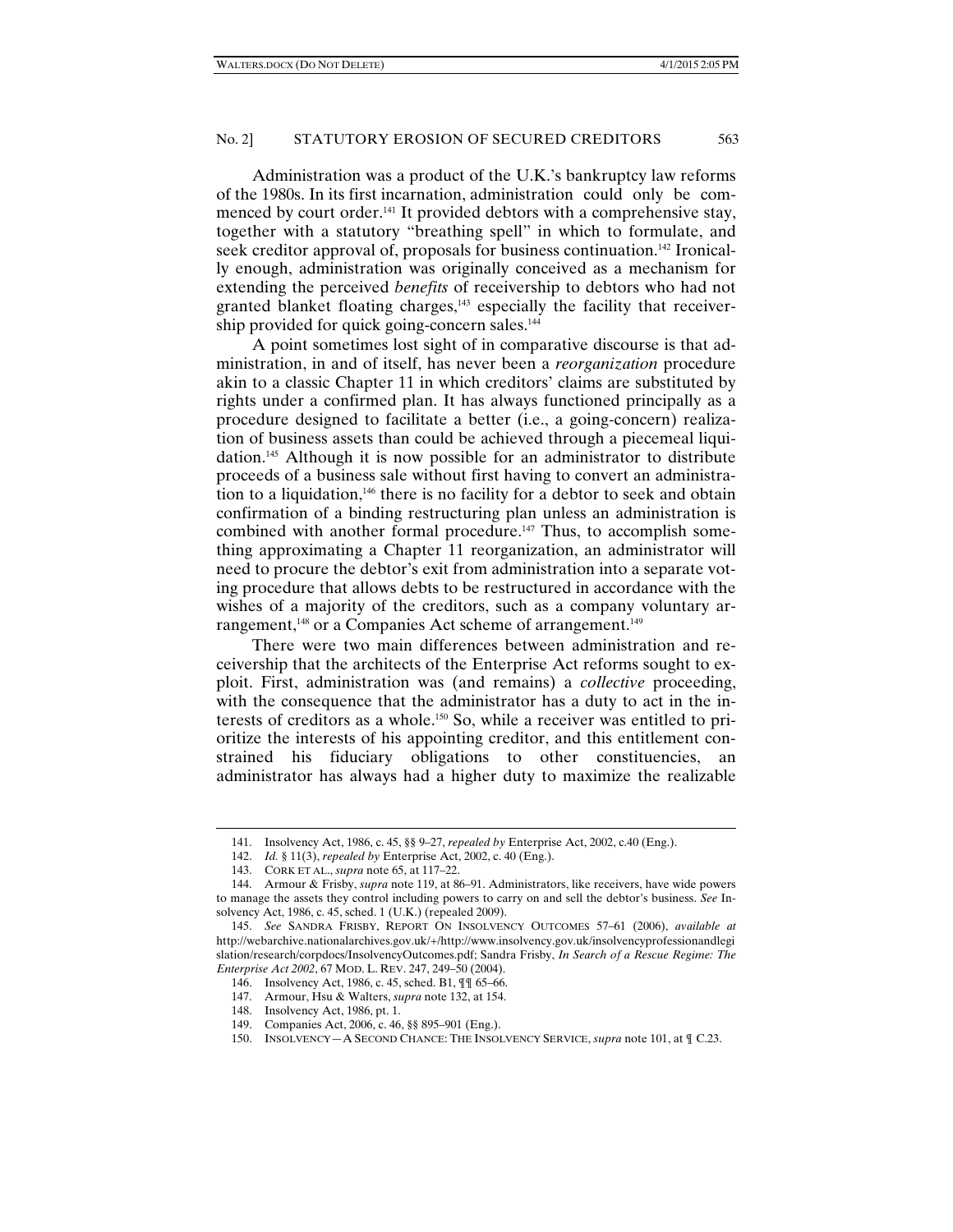value of the debtor's assets and business.151 Second, an administrator (in stark contrast to a receiver) must submit his proposals for dealing with the debtor's business to a creditors' meeting and seek creditor approval.152 Administration offered unsecured creditors a bundle of formal rights. But before the Enterprise Act it had been used relatively infrequently,<sup>153</sup> not least because secured creditors had the statutory right to block the appointment of an administrator so that they could appoint a receiver instead.154

The aim of the Enterprise Act reforms was to curtail the power of secured creditors to appoint receivers,<sup>155</sup> and to increase usage of administration by channelling debtors who would otherwise have been candidates for receivership into a substantially remodelled version of the administration procedure.156 The underlying policy goal was to improve net outcomes for unsecured creditors by maximizing asset realizations and reducing costs.157 Policymakers thought that the greater accountability of an administrator would address the perverse incentive problem associated with receivership, and thereby increase asset realizations, and that various "streamlining" changes to the administration procedure, including provision for out-of-court entry routes, would make administration less costly.158

At first blush, the reforms seemed radical. In truth, however, lenders appear to have accepted that the writing was on the wall for receivership,<sup>159</sup> and to have devoted most of their energy into making the post-Enterprise Act administration procedure as "bank friendly" as they possibly could.<sup>160</sup> The government made several concessions during the reform process. The statutory retraction of the power to appoint a receiver only applied prospectively to floating charges created on or after September 15, 2003, the date the legislation came into effect.<sup>161</sup> Secured creditors holding "grandfathered" security created before that date could (and can still) appoint a receiver as before, should they be so inclined.162

 $\overline{a}$ 

158. *Id.* at ¶¶ 2.3, 2.8, 2.12.

161. *Id.* at 154.

 162. JOHN ARMOUR, AUDREY HSU & ADRIAN WALTERS, THE IMPACT OF THE ENTERPRISE ACT OF 2002 ON REALISATIONS AND COSTS IN CORPORATE RESCUE PROCEEDINGS 16 (2006), *available at* http://www.researchgate.net/publication/242155506\_The\_Impact\_of\_the\_Enterprise\_Act\_2002\_on\_Re

<sup>151.</sup> *See, e.g.*, *In re* Charnley Davies Ltd., [1990] B.C.C. 605 at 618 (Eng.).

 <sup>152.</sup> *See* Insolvency Act, 1986, c.45, sched. B1, ¶¶ 49–55.

 <sup>153.</sup> INSOLVENCY—A SECOND CHANCE: THE INSOLVENCY SERVICE, *supra* note 101, at ¶ 2.1.

 <sup>154.</sup> *See supra* notes 130–31 and accompanying text.

 <sup>155.</sup> *See* Insolvency Act, 1986, c. 45, § 72(1).

 <sup>156.</sup> *Id.* § 8, sched. B1.

 <sup>157.</sup> INSOLVENCY—A SECOND CHANCE: THE INSOLVENCY SERVICE, *supra* note 101, at ¶ 2.1– 2.18.

 <sup>159.</sup> *See, e.g.*, Alan Katz & Michael Mumford, *Comparative Study of Administration and Administrative Receivership as Business Rescue Vehicles (Executive Summary)* 5–13 (Lancaster Univ. Mgmt. Sch. Working Paper 2003/097, Aug. 2003), *available at* http://eprints.lancs.ac.uk/48696/1/Document.pdf (finding that lenders were already beginning to make the switch from receivership to administration before the Enterprise Act changes became effective).

 <sup>160.</sup> As a consequence, some have argued that the Enterprise Act changed very little even on a *formal* basis. *See, e.g.*, Robert Stevens, *Security after the Enterprise Act*, *in* COMPANY CHARGES, *supra*  note 51, at 153.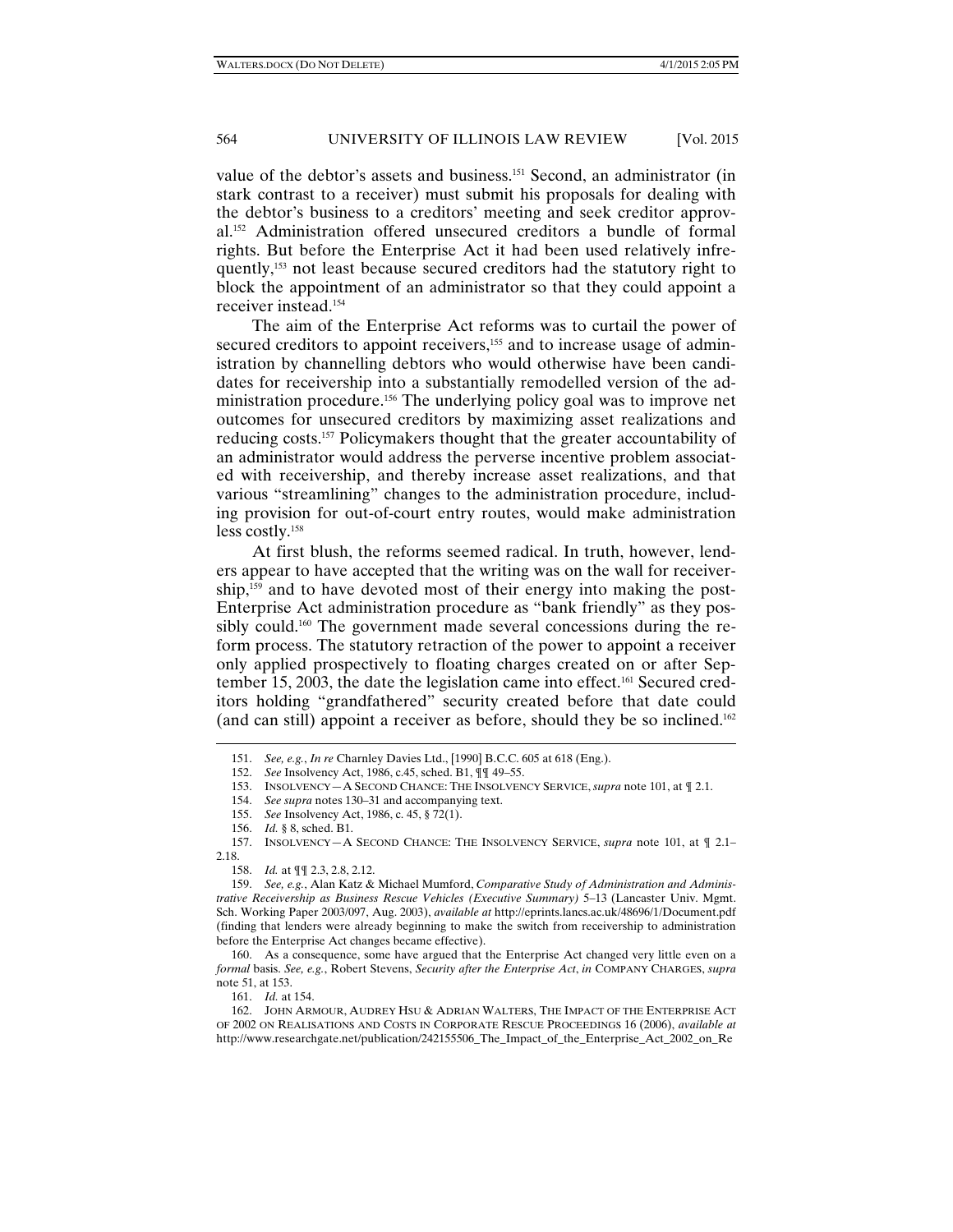The prohibition on the appointment of a receiver is also subject to a limited number of exceptions designed to protect investors in a narrow range of exotic, high value lending transactions, such as capital market arrangements, involving sums of at least £50 million, and various types of project and infrastructure financing.163

More significantly, the new out-of-court entry routes were configured so as to give the holder of a "qualifying floating charge"164 a power to appoint an administrator<sup>165</sup> and a power to veto the choice of administrator in cases where the debtor or its directors make the appointment.166 Secured creditors may have lost their right to appoint a receiver under post-Enterprise Act security, but they still formally control the selection and appointment of the licensed insolvency practitioners who act as administrators.167 Lenders had already managed to adapt to the impending new reality through metabargaining within the political process.<sup>168</sup>

## *D. New Forms of Control: Post-Enterprise Act Practice*

The formal position after the Enterprise Act can be summarized thus. The scope for secured creditors to enforce their security without paying due regard to junior creditors has been reduced, and the governance rights of unsecured creditors have been correspondingly increased through the reform of the administration procedure.169 There is no question that, as a formal matter, an administrator is much more widely accountable than a receiver. He must perform his functions with a view to achieving a hierarchy of objectives: first, to rescue the *company* as a going concern; failing that, to achieve a better result for the creditors as a whole than would be likely in liquidation; and, failing that, to realize collateral in order to make a distribution to secured and preferential creditors.170 Thus, in stark contrast to a receiver, an administrator is statutorily obliged to prioritize a value maximizing "rescue"—either of the *company* or the *business*—if he thinks it is reasonably practicable to do so.171 The formal commitment to value maximization is further reinforced by the administrator's express statutory duty to perform his functions in the in-

alisations\_and\_Costs\_in\_Corporate\_Rescue\_Proceedings\_A\_Report\_Prepared\_for\_the\_Insolvency\_ Service by.

 <sup>163.</sup> Insolvency Act, 1986, c. 45, §§ 72B–72GA (U.K.).

 <sup>164.</sup> Defined as a floating charge which relates to the whole or substantially the whole of the company's property. *Id.* at sched. B1, ¶ 14(3).

 <sup>165.</sup> *Id.* at sched. B1, ¶ 14(1), (2).

 <sup>166.</sup> *Id.* at sched. B1, ¶¶ 26(1), 36.

 <sup>167.</sup> OFFICE OF FAIR TRADING, THE MARKET FOR CORPORATE INSOLVENCY PRACTITIONERS: A MARKET STUDY 30–35 (2010), *available at* http://webarchive.nationalarchives.gov.uk/20140402142426/ http:/www.oft.gov.uk/shared\_oft/reports/Insolvency/oft1245.

 <sup>168.</sup> Vanessa Finch, *Re-invigorating Corporate Rescue*, 2003 J. BUS. L. 527, 534–35.

 <sup>169.</sup> Armour, Hsu, & Walters, *supra* note 132, at 151.

 <sup>170.</sup> Insolvency Act, 1986, c. 45, sched. B1, ¶ 3(1).

 <sup>171.</sup> *Id.* at sched. B1, ¶¶ 3(3), (4). English courts are traditionally deferential to the business judgments made by regulated professionals such as licensed insolvency practitioners. This is reflected in the statutory language, which defers in several instances to what the administrator "thinks." *See*  LIGHTMAN & MOSS, *supra* note 88, at 341–45, 349–51.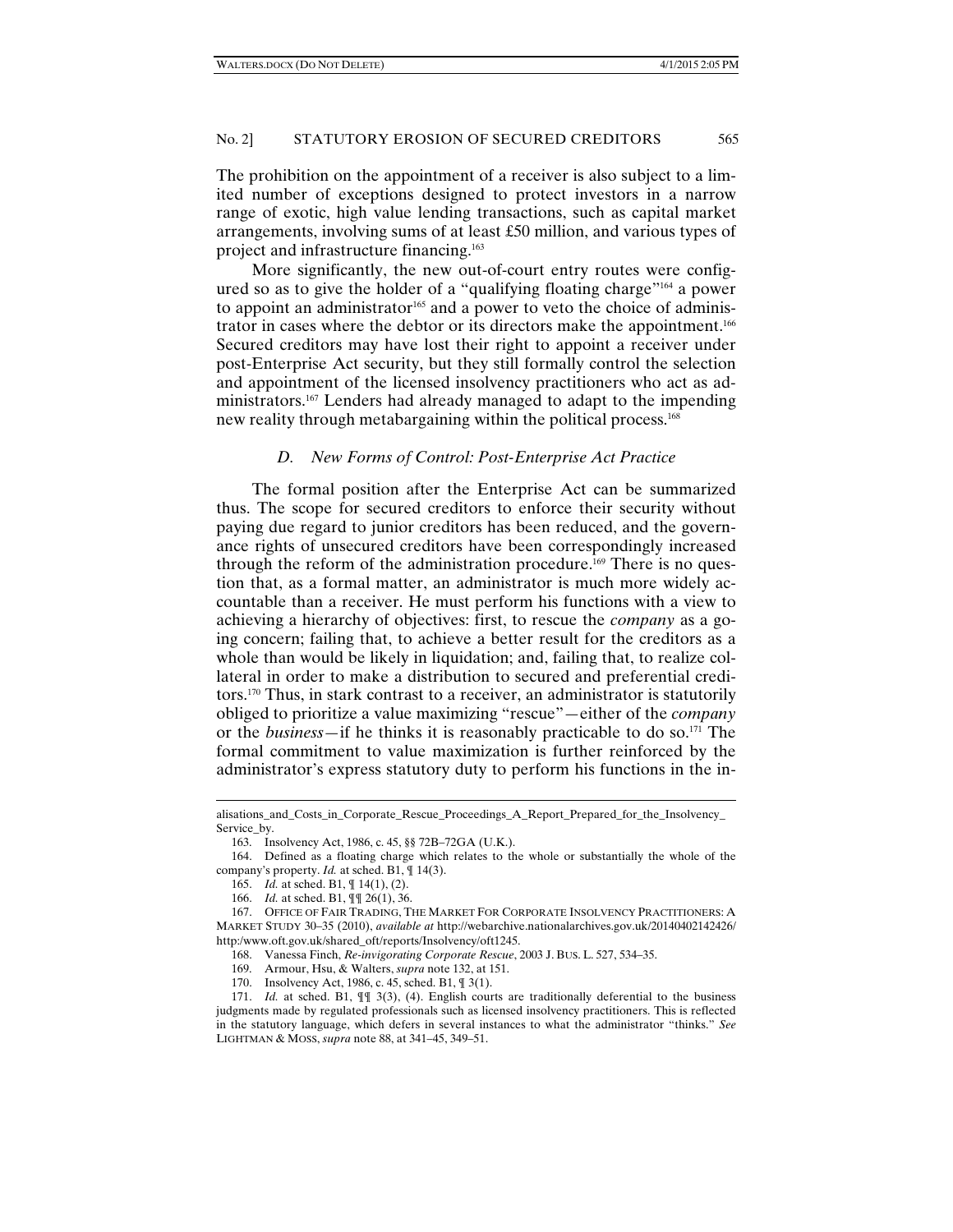terests of the debtor's creditors as a whole.<sup>172</sup> In addition, there are several other mechanisms that confer control rights on unsecured creditors.<sup>173</sup> But, as practice since the Enterprise Act bears out, the fact that we choose to give unsecured creditors enhanced statutory control rights does not guarantee that they will use them.

Lenders quickly adapted to the new law using their remaining formal control rights over the selection and appointment of the administrator to reassert their economic power in new ways.174 Administration became the procedure of choice, even in cases where lenders could still have appointed receivers under "grandfathered" security, accelerating a trend that had already begun before the Act became effective.175 The most plausible explanation for this is that lenders have chosen to distance themselves from the adverse public perception of receivership as a mechanism through which banks close down good businesses.<sup>176</sup>

For similar public relations reasons, it is comparatively rare for lenders to exercise their statutory power to appoint an administrator.<sup>177</sup> Lenders prefer instead to "invite" their customers to appoint an administrator that they (the lenders) nominate from a preselected "panel" of their preferred appointees.178 The large-and medium-sized accountancy firms, whose insolvency practitioners had been the "go to guys" for receivership appointments, populate these bank panels.179

The degree of control that lenders have over the market for administration appointments, and the way in which they exercise that control to allocate work among the charmed circle of insolvency practitioners on their panels, has attracted regulatory scrutiny arising from antitrust concerns.180 So, while the Enterprise Act may have disrupted the *formal* control rights of secured creditors, the processes and networks that the main lenders had previously used to originate receivership appointments in

<sup>172.</sup> *Id.* sched. B1, ¶ 3(2). In cases where the administrator is simply realizing collateral to make a distribution to secured or preferential creditors under §  $3(1)(c)$ , the duty to act in the interests of creditors as a whole is relaxed and substituted by a duty not to cause unnecessary harm to the interests of creditors as a whole. *See id.* at sched. B1, ¶ 3(4)(b). An administrator will only consider pursuing this alternative where he concludes that the secured creditor is hopelessly under-secured and there is no prospect of a return to unsecured creditors.

<sup>173.</sup> *Id.* at sched. B1,  $\P$   $\P$  51-53 (requirement for unsecured creditor approval of the administrator's proposals unless the administrator concludes that unsecured creditors will be out of the money); *id.* at sched. B1,  $\int \int \int$  74–75 (statutory rights to challenge the administrator's conduct while in office and hold him to account that are directly enforceable by unsecured creditors).

 <sup>174.</sup> THE INSOLVENCY SERVICE, *supra* note 104, at 14.

 <sup>175.</sup> *Id.* at 16–23, 126–30.

 <sup>176.</sup> *Id.* at 129.

 <sup>177.</sup> *Id.* at 129.

 <sup>178.</sup> OFFICE OF FAIR TRADING, *supra* note 167, at 30–35.

 <sup>179.</sup> *Id.* at 32–35.

 <sup>180.</sup> The Office of Fair Trading's market study was a product of these concerns. The OFT's principal findings were that the market for administration appointments operates reasonably competitively notwithstanding the existence of bank panels, but that unsecured creditors suffer harm in cases where the primary lender is fully or over-secured because unsecured creditors are far less effective than the lender at controlling the level of costs and fees incurred by insolvency practitioners. *See id.* at 3–9.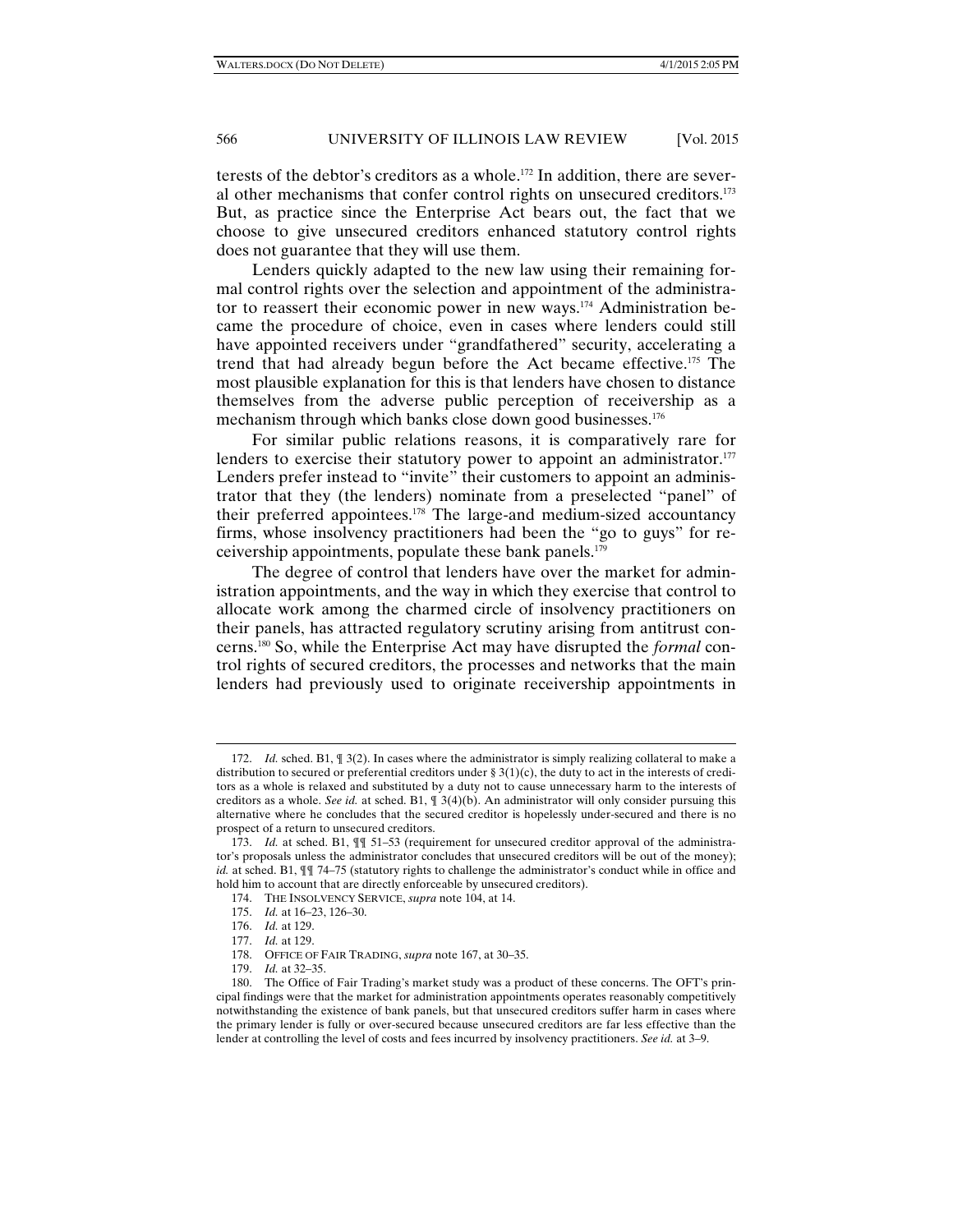cases of any size181 have been substantially replicated within the current legal framework.

Meanwhile, the preponderance of the available evidence suggests that the stronger formal rights conferred on unsecured creditors by the Enterprise Act have proved to be *functionally* weak.182 Indeed, if anything, the evidence indicates that secured creditor control serves unsecured creditors passably well in cases where lenders are under-secured.183 Insolvency practitioners on bank panels have good legal, commercial, and reputational incentives to pursue strategies that will maximize value, and lenders appear to do a good job of controlling costs by leveraging their relationships with "panel" practitioners to negotiate discounted fees in return for the prospect of future work.<sup>184</sup>

The impression is different where the bank is fully or oversecured. In these cases, the evidence suggests that once the primary lender is out of the picture, costs increase, and returns to creditors correspondingly diminish.185 The standard explanation for this is that unsecured creditors are for the most part "one shot" players who are weakly coordinated and rationally apathetic.186 In other words, they suffer from collective action problems, and, accordingly, do not exploit the (quasi-private) formal control mechanisms available to them in the legislation.<sup>187</sup> It appears that, as a consequence, insolvency practitioners can charge their standard rates in the "fully/over-secured" cases without any effective market or legal control.188 Banks benefit from fee discounts. Unsecured creditors who are in the money do not.<sup>189</sup>

In practice then, the Enterprise Act reforms have done little to disrupt secured creditors' functional control of distressed firms.190 Having metabargained for continuing control rights over the appointment of administrators, the main lenders have seamlessly adapted their existing processes and professional networks to the new legal regime: a case of

<sup>181.</sup> *Id.* at 32 (suggesting that banks generally use panels to select insolvency practitioners in cases where their exposure exceeds £200,000).

 <sup>182.</sup> *Id.* at 43.

 <sup>183.</sup> *Id.* at 41.

 <sup>184.</sup> *Id.* at 37–41.

 <sup>185.</sup> *See* John Armour, Audrey Hsu, & Adrian Walters, *The Costs and Benefits of Secured Creditor Control in Bankruptcy: Evidence from the U.K.*, 8 REV. L. & ECON. 101, 108–11 (2012) (reporting on an empirical study the findings of which were subsequently validated in further work by the OFFICE OF FAIR TRADING, *supra* note 167, at 41–66). The basis on which practitioners charge fees is a matter for creditor rather than court approval in the first instance, although there are formal mechanisms in the Insolvency Act 1986 through which court scrutiny can be triggered. *See A Creditors' Guide to Administrators' Fees*, INST. CHARTERED ACCTS ENG. & WALES, http://www.icaew.com/~/media/ Files/Technical/Insolvency/creditors-guides/creditors-guide-to-administrators-fees-england-and-walesapr-10.pdf (last visited Oct. 28, 2014).

 <sup>186.</sup> *See* Armour, Hsu, & Walters, *supra* note 185, at 111.

 <sup>187.</sup> *Id.*

 <sup>188.</sup> *See id.*; *see also* OFFICE OF FAIR TRADING, *supra* note 167, at 41–66 (validating findings of journal article with further empirical evidence).

 <sup>189.</sup> *See* Armour, Hsu & Walters, *supra* note 185, at 111.

 <sup>190.</sup> *Id.* at 132.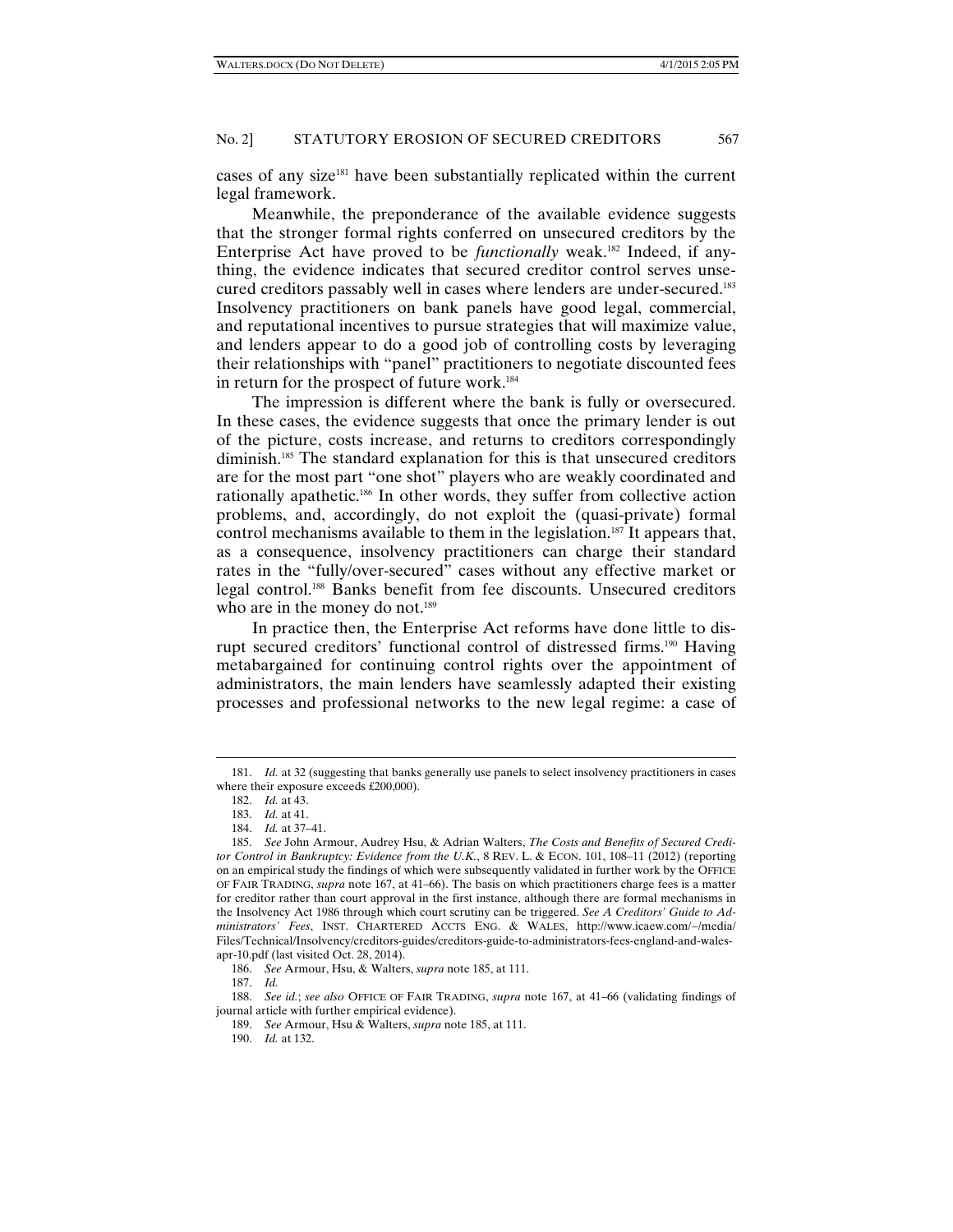$\overline{a}$ 

#### 568 UNIVERSITY OF ILLINOIS LAW REVIEW [Vol. 2015

"old wine in new bottles."191 The main change in the landscape has been the rise of asset-based finance alongside more traditional forms of bank lending, with the result that there are now more varieties of secured finance and greater fragmentation.<sup>192</sup> This change in financing patterns raises the potential for costly conflicts for control among secured creditors that are unlikely to do much good for the constituents whose interests the Enterprise Act reforms were designed to promote. In the meantime, in the light of the evidence that unsecured creditors' formal control rights are functionally weak, the attention of policymakers has turned to the regulation of insolvency practitioners and their fees.193 The search is on for a workable proxy that could represent the interests of unsecured creditors and coordinate the exercise of their existing control rights more effectively.194

# *E. Prepacks*

The persistence of lenders' functional control over distressed firms in the post-Enterprise Act era, coupled with the facility that administration provides for swift going-concern business sales, has accelerated other changes in market practice.195 One such change—the rise in the use of prepackaged administrations or "prepacks" as they are more commonly known—has provoked fierce debate.196

"Prepacks" provide lenders with a quick and controlled exit. The sale of the distressed firm is negotiated in advance and then completed

 194. The government would like Crown creditors to be more proactive on behalf of their fellow unsecured creditors. THE INSOLVENCY SERVICE, *supra* note 193, at 25. There is a puzzle over why Crown creditors, as repeat players, have not been more effective in exercising unsecured creditors' control rights to this point. It appears that, of late, some of this has to do with budgetary constraints. *See* KEMPSON, *supra* note 193, at 45. Another partial explanation might be that Crown creditors expend most of their available resources on other upstream collection strategies, including the use of involuntary bankruptcy. *See, e.g.*, Jason Kilborn & Adrian Walters, *Involuntary Bankruptcy as Debt Collection: Multi-Jurisdictional Lessons in Choosing the Right Tool for the Job*, 87 AM. BANKR. L.J. 123, 149–53 (2013).

 195. *See, e.g.*, Frisby, *supra* note 191, at 60 (describing how the use of pre-packs has sharply increased after the introduction of the Enterprise Act).

<sup>191.</sup> *See* Sandra Frisby, *The Effect of the Enterprise Act 2002: Empirical Research into Corporate Insolvency*, *in* CURRENT ISSUES, *supra* note 104, at 59.

 <sup>192.</sup> FRISBY, *supra* note 145, 9–10, 33–35; OFFICE OF FAIR TRADING, *supra* note 167, at 40–41.

 <sup>193.</sup> OFFICE OF FAIR TRADING, *supra* note 178, at 37–39. *See generally* ELAINE KEMPSON, REVIEW OF INSOLVENCY PRACTITIONER FEES: REPORT TO THE INSOLVENCY SERVICE (2013), *available at* http://www.bristol.ac.uk/media-library/sites/geography/migrated/documents/pfrc1316.pdf; THE INSOLVENCY SERVICE, STRENGTHENING THE REGULATORY REGIME AND FEE STRUCTURE FOR INSOLVENCY PRACTITIONERS (2014), *available at* https://www.gov.uk/government/uploads/system/ uploads/attachment\_data/file/280880/Strengthening\_the\_regulatory\_regime\_and\_fee\_structure\_for \_insolvency\_practitioners.pdf.

 <sup>196.</sup> *See, e.g.*, Kate Creighton-Selvay, *Pre-Packed Administrations: An Empirical Social Rights Analysis*, 42 INDUS. L.J. 85 (2013); Vanessa Finch, *Corporate Rescue: Who is Interested?*, 2012 J. BUS. L. 190; Vanessa Finch, *Pre-Packaged Administrations: Bargains in the Shadow of Insolvency or Shadowy Bargains?*, 2006 J. BUS. L. 568; Sandra Frisby, *Insolvency Law and Insolvency Practice: Principles and Pragmatism Diverge?*, 64 CURRENT LEGAL PROBS. 349 (2011); Peter Walton, *Pre-Packaged Administrations—Trick or Treat*, 19 INSOLVENCY INTELLIGENCE 113 (2006); Peter Walton, *Pre-Packin' in the UK*, 18 INT'L INSOLVENCY REV. 85 (2009); Bo Xie, *Regulating Pre-Packaged Administration: A Complete Agenda?*, 2011 J. BUS. L. 513.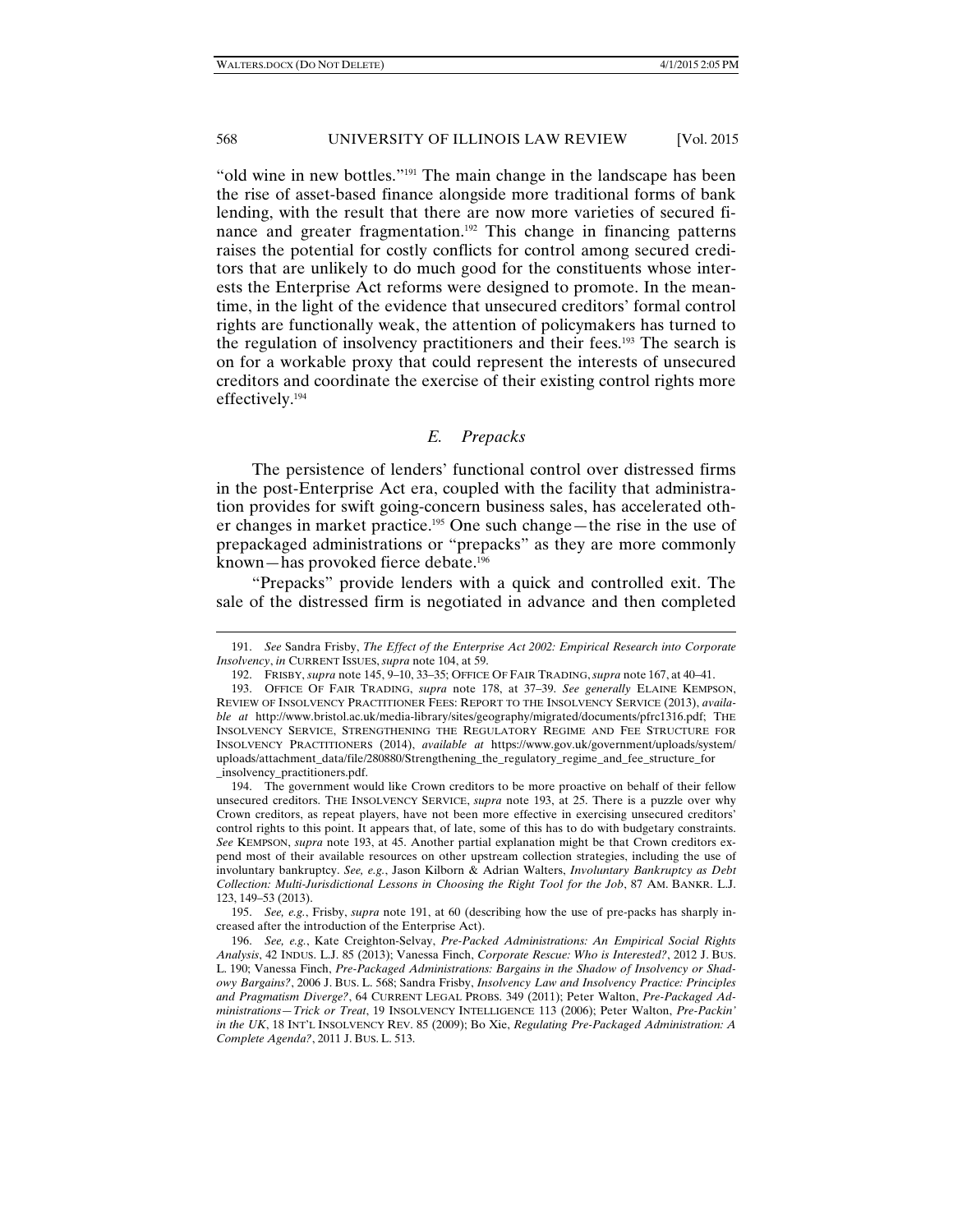quickly by the lender's chosen insolvency practitioner within the shelter of the administration procedure.197 The standard justification for prepacks is that a quick, planned sale, implemented through a short lived formal proceeding, may be essential if value is to be preserved in a "melting ice cube" scenario.198 Indeed, English bankruptcy law has generously accommodated emergency asset sales for many years on exactly this rationale.199 The upshot is that the administrator can consummate a prepack sale under his statutory powers without first seeking creditor approval as long as he thinks that the sale will produce a better outcome for creditors than a liquidation.200 Unsecured creditors, presented with a *fait accompli* may, of course, challenge the administrator's conduct as a breach of duty *ex post*. 201 But, as we have seen, unsecured creditors are not known for exercising the statutory rights at their disposal.

The litany of criticisms leveled at prepacks echo earlier criticisms of receivership. The critics worry that prepacks lack transparency, disenfranchise unsecured creditors, give rise to potential conflicts of interest for lender-nominated insolvency practitioners, are not properly market tested, and therefore lead to sales that undervalue the business.202 These worries are exacerbated by the fact that the majority of prepacks result in sales to connected parties.<sup>203</sup> The empirical reality is difficult to gauge<sup>204</sup> and proponents argue that prepacks do the best job possible of realizing value in less than propitious circumstances.<sup>205</sup> What is clear is that, notwithstanding the administrator's duty to perform his functions in the collective interests of creditors as a whole, secured creditors are able to use prepacks as a means of dictating the method and timing of asset realization, much in the same way that they previously used receivership. In other words, prepacks are little more than a functional substitute for receivership sales. Not surprisingly, as modern adaptations of old practices

<sup>197.</sup> OFFICE OF FAIR TRADING, *supra* note 167, at 23.

 <sup>198.</sup> *See generally* David A. Skeel, *Competing Narratives in Corporate Bankruptcy: Debtor in Control vs. No Time to Spare,* 2009 MICH. ST. L. REV. 1187.

 <sup>199.</sup> *See, e.g.*, *In re* T&D Indus. PLC, [1999] 1 W.L.R. 646 at 657 (Eng.); *In re* Transbus Int'l Ltd., [2004] 1 W.L.R. 2654 at 2656 (Eng.); DKLL Solicitors v. Her Majesty's Revenue and Customs, [2007] B.C.C. 908 (Eng.); *In re* Kayley Vending Ltd, [2009] B.C.C. 578 (Eng.); *In re* Hellas Telecomms. (Lux.) II SCA, [2010] B.C.C. 295 (Eng.).

 <sup>200.</sup> *In re* Hellas Telecommunications, [2010] B.C.C. 295 (Eng.).

 <sup>201.</sup> *Id.*

 <sup>202.</sup> SANDRA FRISBY, A PRELIMINARY ANALYSIS OF PRE-PACKAGED ADMINISTRATIONS 8–9 (2007), *available at* http://www.r3.org.uk/media/documents/publications/press/preliminary\_analysis\_ of\_pre-packed\_administrations.pdf; OFFICE OF FAIR TRADING, *supra* note 178, at 62–63.

 <sup>203.</sup> THE INSOLVENCY SERVICE, REPORT ON THE OPERATION OF STATEMENT OF INSOLVENCY PRACTICE 16 1 JANUARY TO 31 DECEMBER 2011, at 11 (2011) (suggesting that twenty-five percent of the 2808 companies that went into administration during 2011 used prepacks, and that seventy-nine percent of these prepacks resulted in sales to connected parties).

 <sup>204.</sup> Whether some alternative asset realization strategy, such as a delayed sale, would have produced better returns for unsecured creditors across a run of pre-pack cases raises a problem of counterfactuals.

 <sup>205.</sup> *See* HOUSE OF COMMONS BUS., INNOVATION AND SKILLS COMM., THE INSOLVENCY SERVICE: SIXTH REPORT OF SESSION 2012-13 21–23 (2013), *available at* http://www.publications. parliament.uk/pa/cm201213/cmselect/cmbis/675/675.pdf.